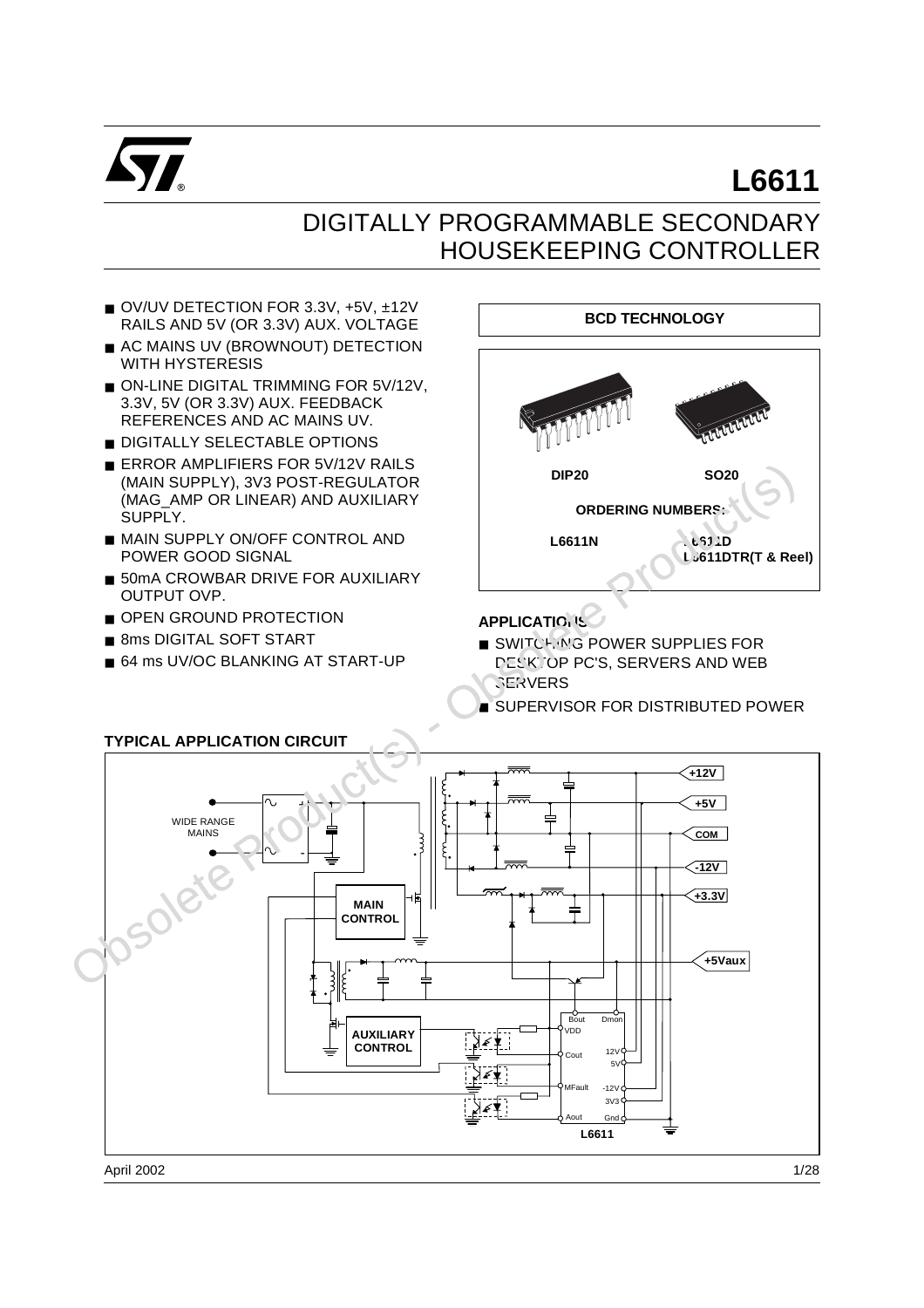

**L6611** 

 $\overline{\mathbf{z}}$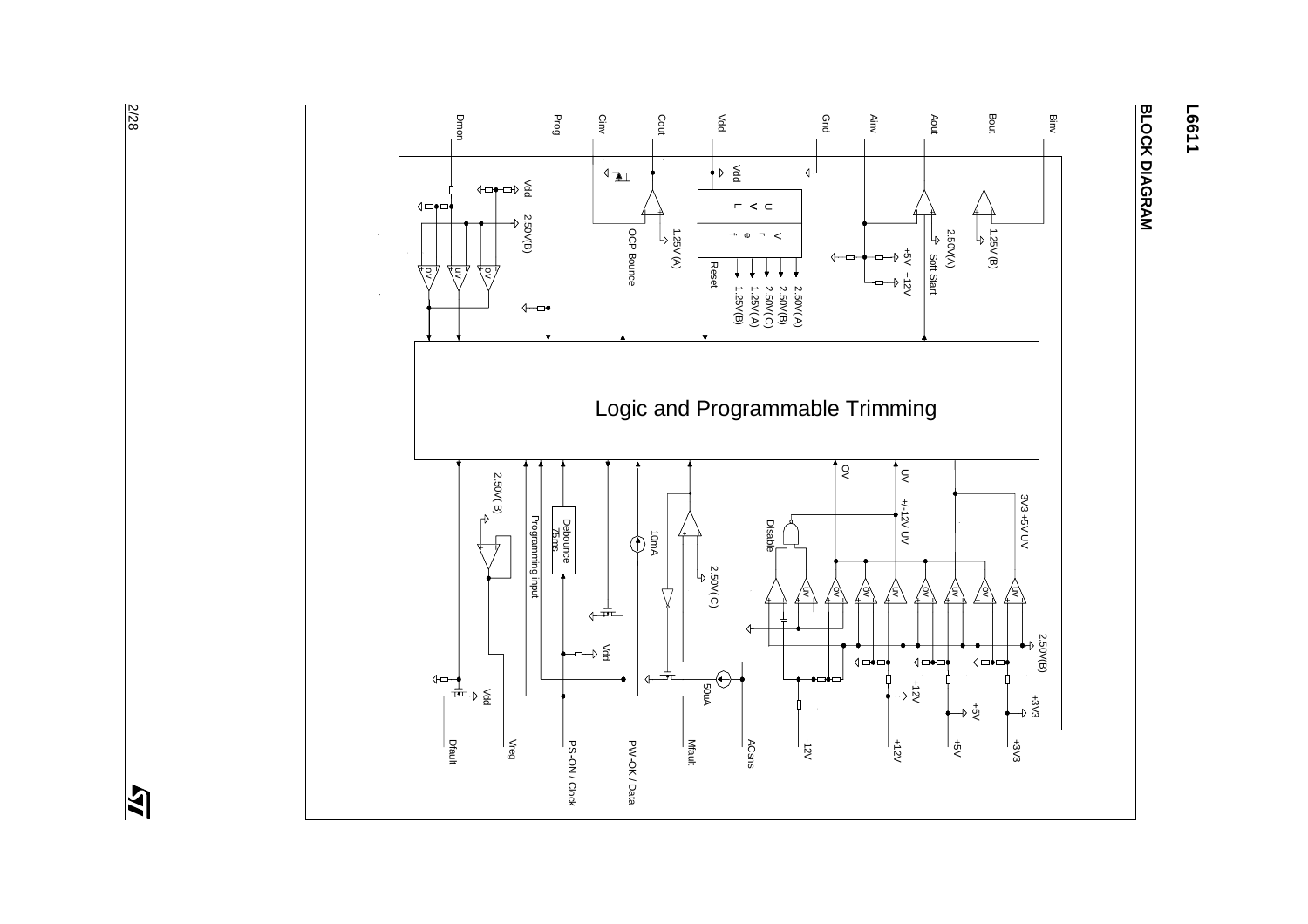#### **DESCRIPTION**

The L6611 is a control and housekeeping IC developed in BCD technology; it is intended for acting at the secondary side of desktop PC's or server's switching power supplies, in presence of standard voltage rails (+3.3V, +5V, ±12V) generated by a main converter and of a supply line generated by an auxiliary converter. The typical application circuit is showed on the front page.

The Housekeeping's main function is to control and monitor the voltages generated by both the main and the auxiliary converter: it senses those voltages, sends feedback signals to the primary controllers for regulation and, upon detection of an undervoltage (UV), or overvoltage (OV) condition, reports such fault and takes proper action to protect the system.

However, the peculiar feature of this IC is its digital programming capability that enables an accurate trimming of the output voltage rails during production test via software, without any use of external discrete trimming components or need for manual intervention on the PSU. It is also possible to program some of the monitoring functions and select how UV and OC conditions are handled in the main converter: whether latched-mode (the information is latched and released only by forcing the restart of the IC) or bouncing-mode (an attempt is made to automatically restart the converter after 1 second wait).

A key feature of this IC is its contribution to a very low external component count. Besides the extensive use of onboard programmable switches, which prevents the need for external trimming components, the IC embeds reference voltages, error amplifiers and most of the housekeeping circuitry normally required.

#### **PIN CONNECTION** (top view)



#### **PIN DESCRIPTION**

| Pin # | <b>Name</b>   | <b>Description</b>                                                                                                                                                                                                                                                                                                                                                                                   |
|-------|---------------|------------------------------------------------------------------------------------------------------------------------------------------------------------------------------------------------------------------------------------------------------------------------------------------------------------------------------------------------------------------------------------------------------|
|       | <b>MFAULT</b> | Main converter on/off control. This pin is a 10mA current sink used for driving an opto-isolator. It<br>is normally low when PS-ON (#13) is pulled low. If a fault is detected or PS-ON goes high, this<br>pin goes high too. To allow power up, the functions are digitally blanked out for a period (UVB<br>function) and MFAULT (#1) stays low. There is no delay for the OV protection function. |
| 2     | <b>Biny</b>   | Inverting input to the error amplifier for the 3V3 post-regulator (either mag-amp or linear). The<br>non-inverting input is connected to an internal 1.25V reference that can be digitally trimmed.                                                                                                                                                                                                  |
| 3     | <b>Bout</b>   | Output of the 3V3 error amplifier. It typically drives either a PNP transistor that sets the mag-amp<br>core or the pass element of a linear regulator. Also node for error amplifier compensation. The<br>maximum positive level of this output is clamped at about 3.5V to improve response time. Large<br>signal slew rate is limited to reduce noise sensitivity.                                |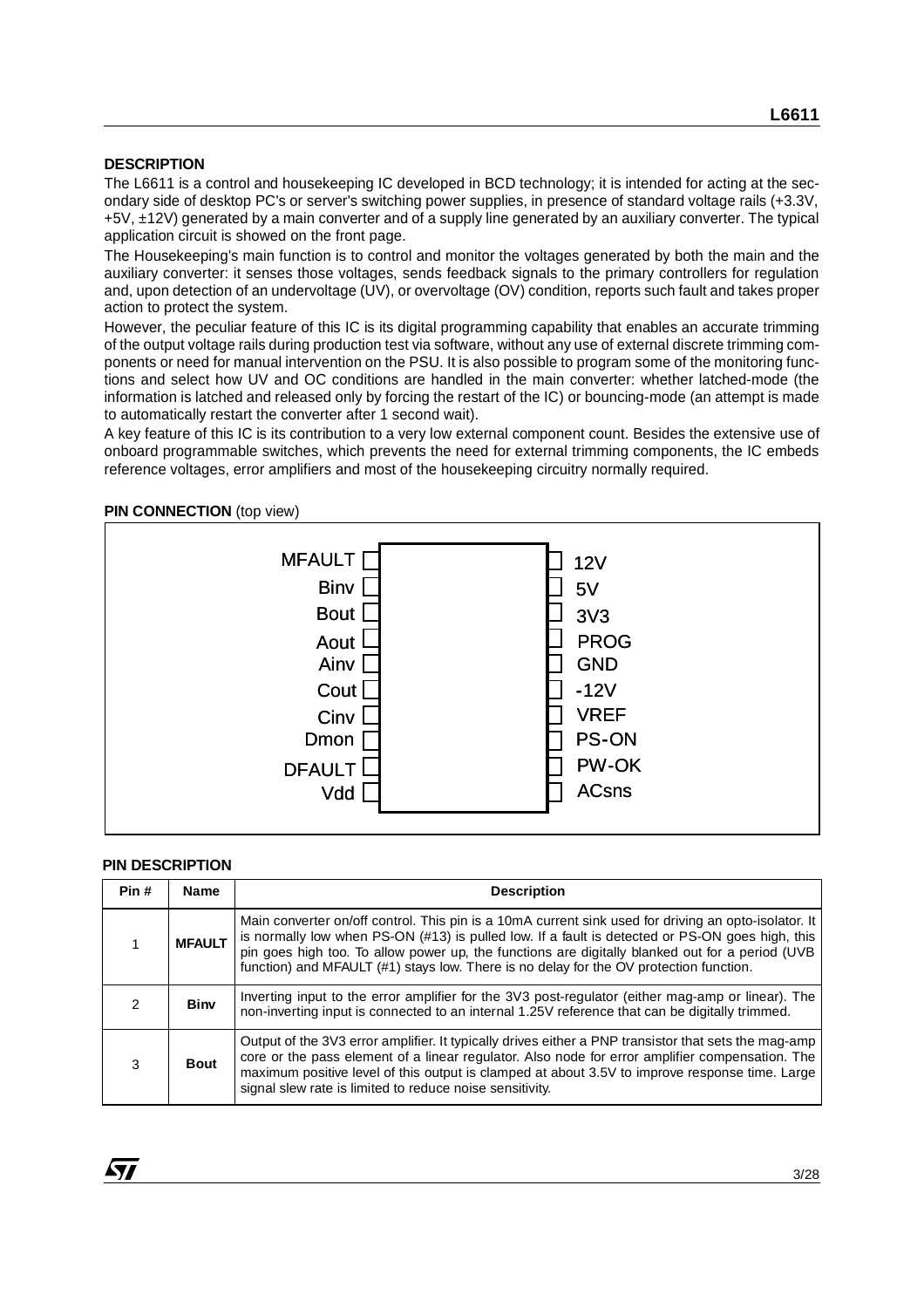### **L6611**

#### **PIN DESCRIPTION** (continued)

| Pin # | Name                          | <b>Description</b>                                                                                                                                                                                                                                                                                                                                                                                                                                                               |
|-------|-------------------------------|----------------------------------------------------------------------------------------------------------------------------------------------------------------------------------------------------------------------------------------------------------------------------------------------------------------------------------------------------------------------------------------------------------------------------------------------------------------------------------|
| 4     | Aout                          | Output of the error amplifier for the main converter. This pin typically drives an optocoupler and is<br>also used for compensation along with Ainv (pin #5).                                                                                                                                                                                                                                                                                                                    |
| 5     | Ainv                          | Main loop error amplifier inverting input. The non-inverting input is connected to an internal 2.5V<br>reference that can be digitally trimmed. A high impedance internal divider from +12V and +5V<br>UV/OV sense pins (#19, #20) eliminates the need for external divider in most applications. The<br>pin is used for error amplifier compensation.                                                                                                                           |
| 6     | Cout                          | Auxiliary loop optocoupler drive. Also node for error amp compensation. Large signal slew rate is<br>limited to reduce sensitivity to switching noise.                                                                                                                                                                                                                                                                                                                           |
| 7     | Cinv                          | Inverting input for Auxiliary error amplifier. The non-inverting input is connected to an internal<br>1.25V reference that can be digitally trimmed.                                                                                                                                                                                                                                                                                                                             |
| 8     | <b>Dmon</b>                   | Dual or Auxiliary UV/OV monitor, Dmon is programmable to monitor 3V3 or 5V. To allow a correct<br>power up, the UV function on this pin is blanked out during initial start-up. There is no delay for<br>the OV function.                                                                                                                                                                                                                                                        |
| 9     | <b>DFAULT</b>                 | Dual or Auxiliary fault protection. When Dmon (#8) recognizes an over voltage, DFAULT and<br>MFAULT (#1) go high. DFAULT is capable of sourcing up to 50mA. Possible applications are a<br>crowbar across the Auxiliary output or an opto-coupled fault signal to the primary side.                                                                                                                                                                                              |
| 10    | Vdd                           | Positive input supply voltage. Vdd is normally supplied from the Auxiliary power supply output<br>voltage. If Vdd-UVL detects a sustained under voltage, PW-OK (#12) will be pulled low and<br>sending MFAULT (#1) high will disable the main converter.                                                                                                                                                                                                                         |
| 11    | <b>ACsns</b>                  | Analog of bulk voltage for AC fail warning. The usual source of this analog pin is one of the<br>secondary windings of the main transformer. Hysteresis is provided through a trimmable 50µA<br>current sink on this pin that is activated as the voltage at the pin falls below the internal reference<br>(2.5V).                                                                                                                                                               |
| 12    | <b>PW-OK</b><br>/Data         | Power good signal for the Main converter. When asserted high, this pin indicates that the<br>voltages monitored are above their UV limits. There will be typically 250ms delay from the Main<br>outputs becoming good and PW-OK being asserted. This is nominally an open drain signal. To<br>improve robustness, this output has a limited current sink capability. In programming mode, this<br>pin is used for data input; then the absolute maximum rating will be Vdd+0.5V. |
| 13    | <b>PS-ON/</b><br><b>Clock</b> | Control pin to enable the Main converter. This pin has debouncing logic. A recognized high value<br>on this pin will cause PW-OK (#12) to go immediately low and, after a delay of 2.5ms, to shut<br>down the main PWM by allowing MFAULT (#1) to go high. During normal operation (or if not<br>used) this pin has to be connected to a voltage lower than 0.8V. In programming mode, this pin<br>will be used to clock serial data into the chip.                              |
| 14    | <b>VREF</b>                   | 2.5V reference for external applications. This is a buffered pin. Shorting this pin to ground or to<br>Vdd (#10) will not affect integrity of control or monitor references. An external capacitor (max.<br>100nF) is required whenever the pin is loaded (up to 5 mA), otherwise it can be left floating.                                                                                                                                                                       |
| 15    | $-12V$                        | -12V UV/OV monitor. If connected to a voltage greater than 1.5V (e.g. VREF, #14), the function<br>will be disabled.                                                                                                                                                                                                                                                                                                                                                              |
| 16    | <b>GND</b>                    | Ground pin. The connection integrity of this pin is constantly monitored and in case of either a<br>bond wire or a PCB trace going open, MFAULT (#1) and DFAULT (#9) will be forced high<br>switching off the supply.                                                                                                                                                                                                                                                            |
| 17    | <b>PROG</b>                   | The chip has 2 operating modes, depending on PROG input pin biasing:<br>- normal mode: PROG should be floating or shorted to ground;<br>programming mode: forcing PROG high (+5V), the chip enters programming mode. PW_OK<br>(#12) and PS_ON (#13) pins are disconnected from their normal functionality and they become<br>inputs for DATA and CLOCK allowing the chip to be programmed. The programming mode al-<br>lows selecting some options and adjusting some setpoints; |

 $\sqrt{M}$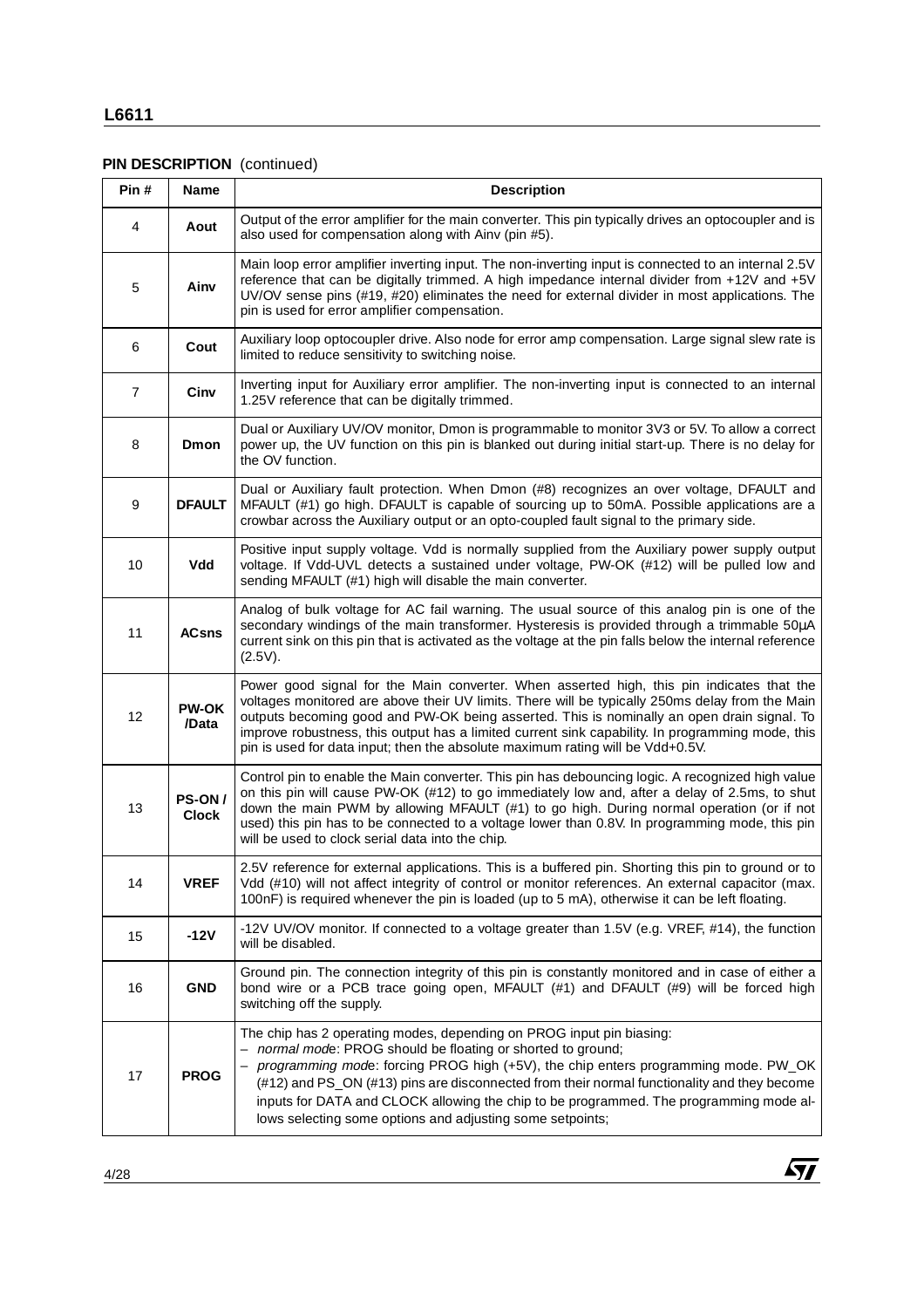#### **PIN DESCRIPTION** (continued)

| Pin # | <b>Name</b>     | <b>Description</b>                                                                                                                                                                                                      |
|-------|-----------------|-------------------------------------------------------------------------------------------------------------------------------------------------------------------------------------------------------------------------|
| 18    | 3V <sub>3</sub> | 3V3 UV/OV monitor. It uses a separate reference to the feedback reference.                                                                                                                                              |
| 19    | 5V              | Input pin for 5V feedback, 5V current sense and 5V UV/OV monitor. 5V UV/OV uses a reference<br>separate from that used for feedback. This pin connects the 5V part of the Main error amplifier<br>feedback divider.     |
| 20    | 12V             | Input pin for 12V feedback, 12V current sense and 12V UV/OV monitor.12V UV/OV uses a<br>reference separate from that used for feedback. This pin connects the 12V part of the Main error<br>amplifier feedback divider. |

#### **FUNCTION DESCRIPTION**

| <b>Name</b>          | <b>Description</b>                                                                                                                                                                                                                                                                                                                                                                  |
|----------------------|-------------------------------------------------------------------------------------------------------------------------------------------------------------------------------------------------------------------------------------------------------------------------------------------------------------------------------------------------------------------------------------|
| <b>OVP</b>           | Whenever one of the Main output voltages is detected going above its own OVP threshold, this<br>function set MFAULT (#1) high latching the outputs off. The latch is released after cycling PS-ON<br>(#13) switch or by reducing Vdd (#10) below the UV threshold.                                                                                                                  |
| <b>UVP</b>           | Whenever one of the Main output voltages is detected going under its own UVP threshold, this<br>function sets MFAULT (#1) high; if latch mode has been selected, this function will be latched.<br>Otherwise an attempt will be made to restart the device after 1 second delay. If ACsns (#11) is<br>low due to a brownout condition, UVP is disabled.                             |
| <b>UVB</b>           | Undervoltage blanking. When either converter is enabled, the relevant UV/OC monitoring circuits<br>must not intervene to allow all outputs to come within tolerance. 64 ms timing is provided; for the<br>auxiliary converter the timing starts as the IC has a valid supply, for the main converter it starts<br>as the ACsns pin detects a valid input voltage for the converter. |
| PW-OK delay          | PW-OK delay. After power-up, when the all of the monitored voltages are above their own UV<br>threshold the PW-OK pin (#12) will be kept low for additional 250ms (typ.) to make sure all the<br>outputs are settled.                                                                                                                                                               |
| OFF delay            | Power-off delay. As soon as PS-ON (#13) pin is recognized high, indicating an imminent turn-off<br>condition, PW-OK (#12) pin will go low immediately . The converter will be turned off after a<br>delay of 2.5ms.                                                                                                                                                                 |
| <b>Debounce</b>      | The PS-ON signal input has debounce logic to prevent improper activation. All of the monitored<br>inputs have digital filtering/debounce logic on board for high noise immunity.                                                                                                                                                                                                    |
| <b>AC-hysteresis</b> | AC sense hysteresis. Programmable hysteresis is provided on the ACsns input (#11) to avoid<br>undesired shutdown caused by noise as the voltage at the pin is near the threshold or by the<br>voltage ripple across the bulk capacitor.                                                                                                                                             |
| Vdd-OVP              | Vdd is monitored for overvoltage. If an overvoltage is detected, MFAULT (#1) and DFAULT (#9)<br>are latched high.                                                                                                                                                                                                                                                                   |
| Vdd-UVL              | To prevent false signals of any of IC's output pins, an under voltage lock-out circuit monitors Vdd<br>and keeps all IC's output at their default OFF level until Vdd reaches a sufficient minimum<br>voltage for ensuring integrity. When Vdd goes below the UV threshold, all latches are reset and<br>volatile programming memory cleared.                                       |
| Dual-OVP             | Dmon (#8) is monitored to detect an overvoltage condition; in this case MFAULT (#1) and<br>DFAULT (#9) are latched high.                                                                                                                                                                                                                                                            |
| Dual-UVP             | Dmon (#8) is monitored to detect an undervoltage condition; in this case MFAULT (#1) is latched<br>high and Cout (#6) is pulled low.                                                                                                                                                                                                                                                |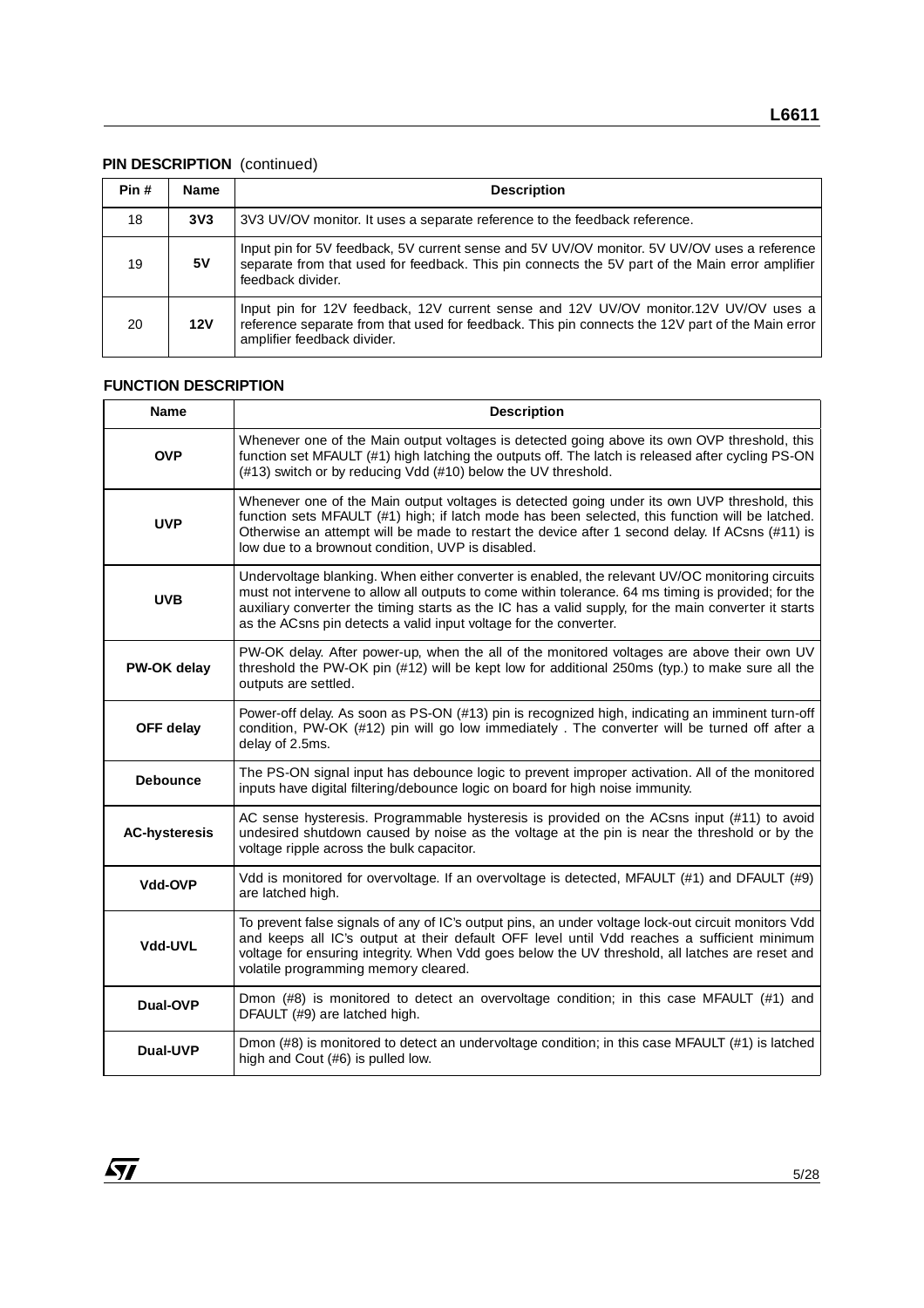#### **FUNCTION DESCRIPTION** (continued)

| <b>Name</b>                    | <b>Description</b>                                                                                                                                                                                                                                                                                                                                                                                                                                                 |
|--------------------------------|--------------------------------------------------------------------------------------------------------------------------------------------------------------------------------------------------------------------------------------------------------------------------------------------------------------------------------------------------------------------------------------------------------------------------------------------------------------------|
| Soft-start                     | The IC provides an on-board 8ms soft-start, a quasi-monotonic ramp from 0V to 2.5V for the A<br>error amplifier reference voltage, in order to avoid high current peaks in the primary circuit and<br>output voltage overshoots at start-up. In fact, if this reference gets the nominal value as soon as<br>the power-up occurs, the A E/A will go out of regulation and tend to sink much more current, thus<br>forcing PWM to work with the maximum duty-cycle. |
| <b>Bounce or</b><br>Latch-mode | This option allows setting either latched-mode or auto restart after 1 second delay in case of<br>undervoltage faults.                                                                                                                                                                                                                                                                                                                                             |

#### **ABSOLUTE MAXIMUM RATINGS**

| Supply voltage                                                            |                                        | Value       | Unit                                                 |
|---------------------------------------------------------------------------|----------------------------------------|-------------|------------------------------------------------------|
|                                                                           | $-0.5$ to $+7$<br>$-0.5$ to Vdd $+0.5$ |             | V                                                    |
| Voltage on PROG, PS-ON/Clock, DFAULT, VREF, and error<br>amplifier pins   |                                        |             | $\vee$                                               |
| Voltage on MFAULT, PW-OK, Dmon and positive UV, OV, OC, AC<br>sense pins. |                                        |             | $\vee$                                               |
| Voltage on and -12V UV/OV sense pin                                       |                                        |             | $\vee$                                               |
| Maximum current in ESD clamp diodes                                       |                                        |             | mA                                                   |
| <b>Operating Junction Temperature</b>                                     |                                        |             | $^{\circ}C$                                          |
| Storage Temperature                                                       | $-50$ to $150$                         |             | $^{\circ}C$                                          |
| Lead Temperature (soldering, 10 seconds)                                  | 300                                    |             | $^{\circ}C$                                          |
|                                                                           |                                        |             |                                                      |
| <b>THERMAL DATA</b><br><b>Parameter</b>                                   | <b>DIP20</b>                           | <b>SO20</b> | Unit                                                 |
|                                                                           |                                        |             | $-0.5$ to $+16$<br>$-16$ to $+5$<br>10<br>-25 to 150 |

#### **THERMAL DATA**

| <b>Symbol</b>  | <b>Parameter</b>                                | <b>DIP20</b> | <b>SO20</b> | Unit |
|----------------|-------------------------------------------------|--------------|-------------|------|
| $R_{th}$ j-amb | Max. Thermal Resistance junction-to-ambient (*) | 70           | 120         | °C/W |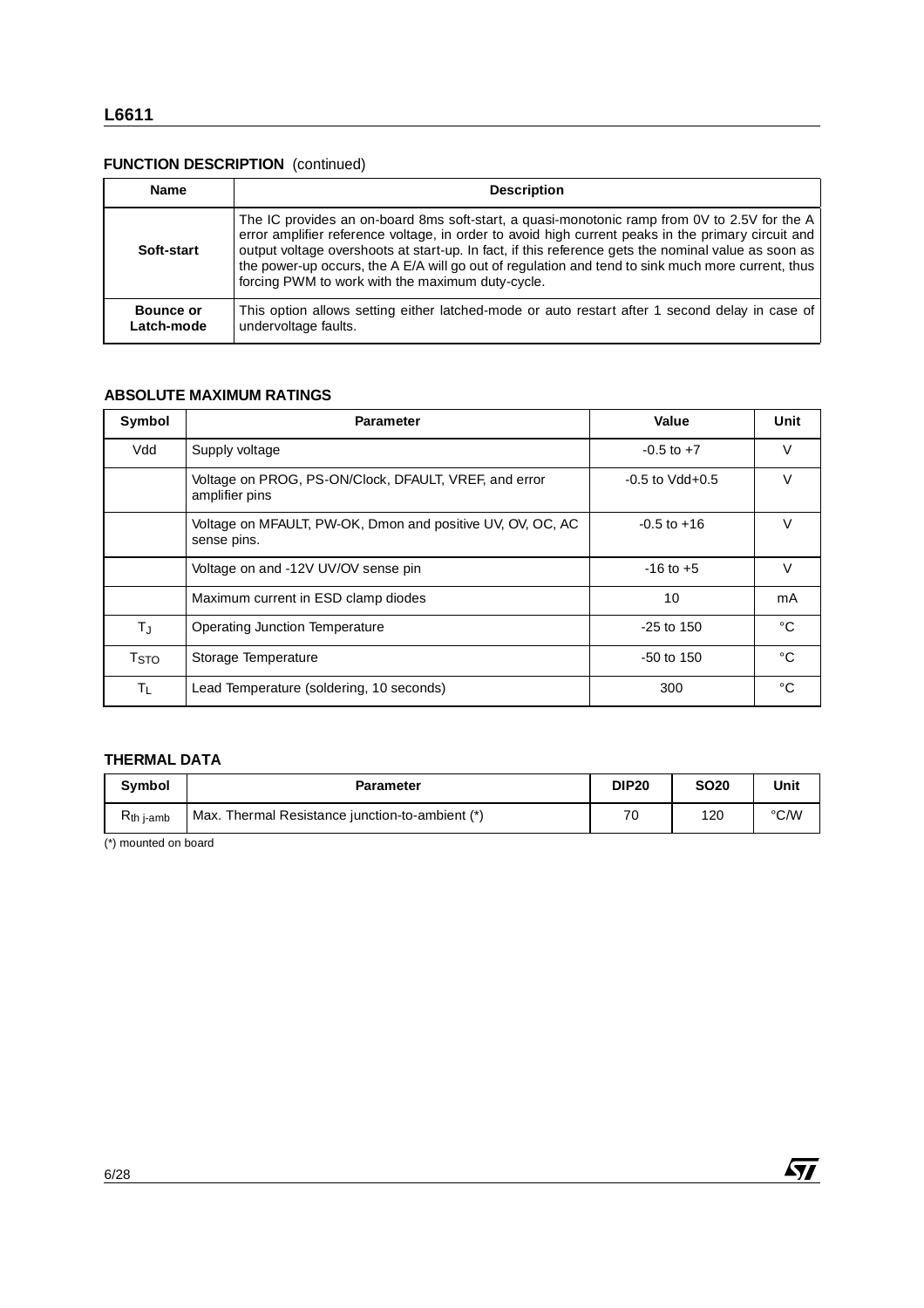#### **ELECTRICAL CHARACTERISTCS**

(unless otherwise specified:  $T_J = 0$  to 105°C;  $V_{DD} = 5V$ ,  $V_{3V3} = 3.3V$ ,  $V_{5V} = 5V$ ,  $V_{-12V} = -12V$ ,  $V_{\text{Dmon}} = V_{\text{DD}}$ , PS-ON = low)

| Symbol                | <b>Parameter</b>                           | <b>Test Condition</b>         | Min.    | Typ.    | Max.           | Unit    |
|-----------------------|--------------------------------------------|-------------------------------|---------|---------|----------------|---------|
| <b>SUPPLY SECTION</b> |                                            |                               |         |         |                |         |
| $V_{DD(ON)}$          | Start-up threshold                         |                               | 4.2     | 4.3     | 4.6            | $\vee$  |
| V <sub>DD(OFF)</sub>  | Minimum operating voltage after<br>turn-on |                               | 3.7     | 3.8     | 4.1            | $\vee$  |
| $V_{DD(H)}$           | Hysteresis                                 |                               | 0.25    | 0.5     | 0.75           | $\vee$  |
| V <sub>DDOV</sub>     | Vdd overvoltage                            |                               | 6.1     | 6.3     | 6.8            | $\vee$  |
| <b>I</b> DD-ON        | Operating supply current                   | No Fault                      |         | 5       | $\overline{7}$ | mA      |
|                       | <b>FAULT THRESHOLDS</b>                    |                               |         |         |                |         |
| Vout = $3.3V$         |                                            |                               |         |         |                |         |
| UV                    | 3V3 undervoltage                           |                               | 2.80    | 2.90    | 3.00           | $\vee$  |
| OV                    | 3V3 overvoltage                            |                               | 4.00    | 4.15    | 4.30           | V       |
|                       | 3V3 bias current                           |                               |         | 50      | 65             | μA      |
| $Vout = 12V$          |                                            |                               |         |         |                |         |
| UV                    | 12V undervoltage                           |                               | 10.60   | 10.80   | 11.00          | $\vee$  |
| OV                    | 12V overvoltage                            |                               | 13.50   | 14.00   | 14.50          | $\vee$  |
|                       | 12V bias current                           |                               |         | 100     | 130            | μA      |
| Vout = $-12V$         |                                            |                               |         |         |                |         |
| UV                    | -12V undervoltage                          |                               | $-9.00$ | $-9.50$ | $-10.0$        | $\vee$  |
| OV                    | -12V overvoltage                           |                               | $-14.4$ | $-15.0$ | $-15.6$        | $\vee$  |
| $V_D$                 | -12V disable voltage                       | Voltage to disable comparator | 1.3     | 1.5     | 1.7            | $\vee$  |
|                       | -12V bias current                          |                               | $-65$   | $-50$   |                | μA      |
|                       | Vout = 3.3V Aux/Dual (Dmon option)         |                               |         |         |                |         |
| UV                    | 3V3 undervoltage                           |                               | 2.80    | 2.90    | 3.00           | V       |
| OV                    | 3V3 overvoltage                            |                               | 4.00    | 4.15    | 4.30           | $\vee$  |
|                       | Vout = 5V Aux/Dual (Dmon option)           |                               |         |         |                |         |
| UV                    | 5V undervoltage                            |                               | 4.25    | 4.40    | 4.55           | V       |
| OV                    | 5V overvoltage                             |                               | 6.00    | 6.25    | 6.50           | V       |
|                       | Bias current                               |                               |         | 50      | 65             | $\mu A$ |

| - -<br>current<br>Bias<br>. | $\overline{\phantom{a}}$<br>-<br><u>—</u><br>VACsns<br>$\sim \cdot$ $\cdot$ |  |  |  | ື້ |
|-----------------------------|-----------------------------------------------------------------------------|--|--|--|----|
|-----------------------------|-----------------------------------------------------------------------------|--|--|--|----|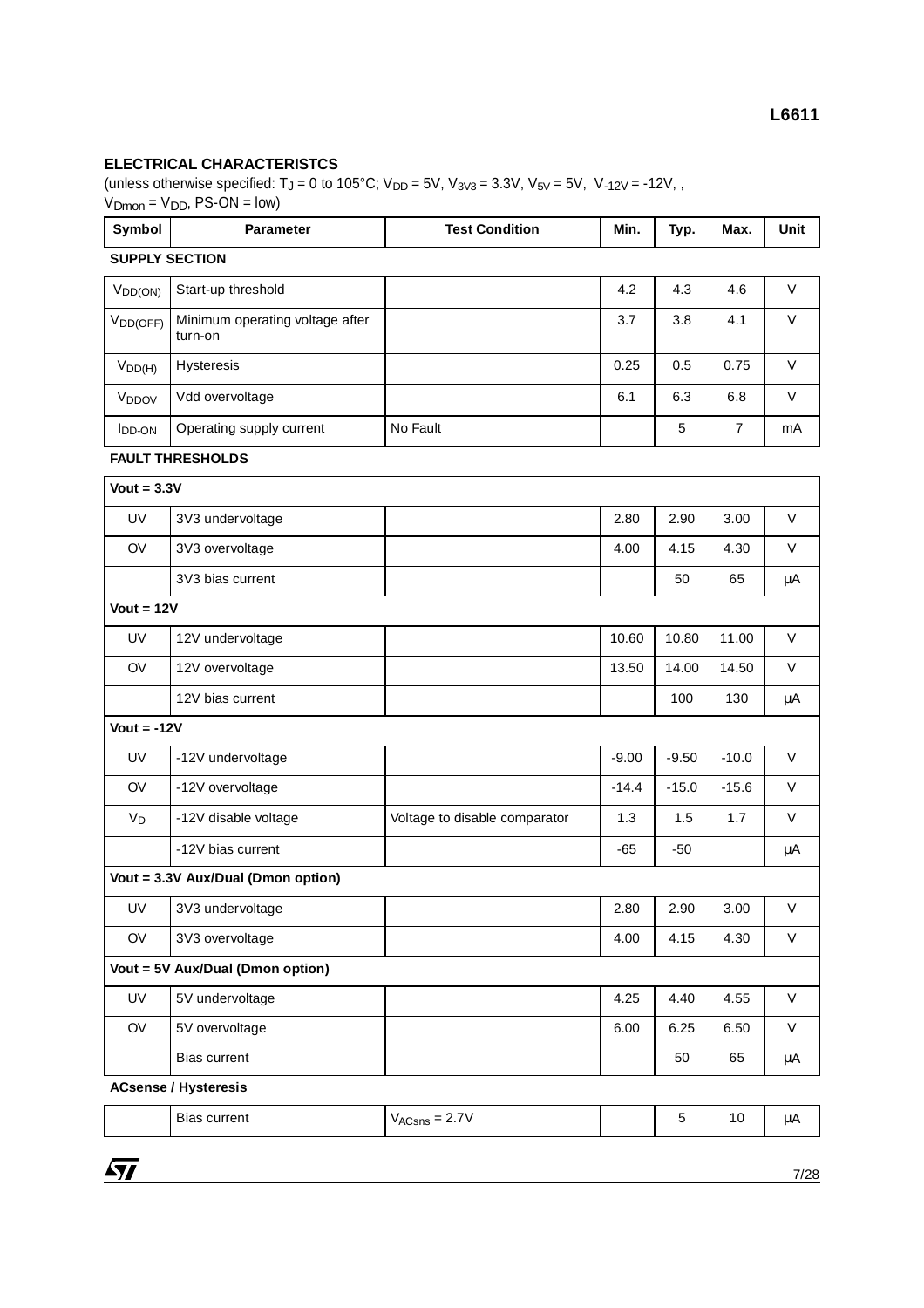(unless otherwise specified:  $T_J = 0$  to 105°C;  $V_{DD} = 5V$ ,  $V_{3V3} = 3.3V$ ,  $V_{5V} = 5V$ ,  $V_{-12V} = -12V$ ,  $V<sub>Dmon</sub> = V<sub>DD</sub>, PS-ON = low$ 

| Symbol    | <b>Parameter</b>       | <b>Test Condition</b> | Min.  | Typ. | Max.  | <b>Unit</b> |
|-----------|------------------------|-----------------------|-------|------|-------|-------------|
| UV        | AC undervoltage        |                       | 2.375 | 2.50 | 2.625 | V           |
|           | Trim range             |                       | -5    |      | $+5$  | %           |
|           | Trim resolution        |                       |       | 0.64 |       | %           |
| $I_{ACH}$ | Hysteresis current     |                       | 20    | 50   | 80    | μA          |
|           | Hysteresis trim range  |                       | $-20$ |      | $+20$ | %           |
| $H_S$     | Hysteresis adjust step |                       |       | 5    |       | %           |

#### **FAULT OUTPUTS**

| VPOKH                    | PW-OK high state                       | No faults                                                               | 3     |       |       | $\vee$ |
|--------------------------|----------------------------------------|-------------------------------------------------------------------------|-------|-------|-------|--------|
| <b>VPOKL</b>             | PW-OK low state                        | $I_{SINK} = 15mA$                                                       |       |       | 0.4   | $\vee$ |
| IL.                      | MFAULT high state leakage              | $PS-ON = high$                                                          |       |       | 1     | μA     |
| <b>MF<sub>ISNK</sub></b> | <b>MFAULT</b> sink current             | $PS-ON = low$ , $V_{MFAULT} = 4V$                                       | 6     | 10    | 15    | mA     |
|                          | MFAULT OV debounce                     | Minimum OV pulse before<br>MFAULT is latched.                           | 4     | 6     | 8     | μs     |
|                          | <b>MFAULT</b> debounce<br>$±12V$ UV    | Minimum UV pulse before<br>MFAULT is latched.                           | 4     | 6     | 8     | μs     |
|                          | <b>MFAULT</b> debounce<br>+5V, 3V3, UV | Minimum UV pulse before<br>MFAULT is latched.                           | 250   | 450   | 650   | μs     |
| DF <sub>IOH</sub>        | DFAULT output high source<br>current   | Overvoltage condition<br>$VDFAULT = 1.5V$                               | $-25$ | $-50$ | $-95$ | mA     |
| $D_{FVOH}$               | DFAULT output high voltage             | $I_{DFAULT} = 0mA$ , $T_{amb} = 25^{\circ}C$ ,<br>Overvoltage condition | 2.1   | 2.4   | 2.7   | $\vee$ |
| <b>VOUT</b>              | DFAULT output low voltage              | $IDEALII = 1mA$ , no faults                                             | 0.3   | 0.5   | 0.7   | $\vee$ |
|                          | <b>DFAULT OV debounce</b>              | Minimum OV pulse before<br>DFAULT is latched.                           | 4     | 6     | 8     | μs     |
|                          | DFAULT UV debounce                     | Minimum UV pulse before<br>DFAULT is latched.                           | 250   | 450   | 650   | μs     |
|                          | <b>START-UP / SHUTDOWN FUNCTIONS</b>   |                                                                         |       |       |       |        |
| t5                       | DFAULT UV blanking delay               | Delay from V <sub>DD</sub> (on) to DFAULT                               | 44    | 64    | 84    | ms     |

| t5                          | DFAULT UV blanking delay | Delay from $V_{DD}$ (on) to DFAULT<br>UV active.       | 44   | 64  | 84   | ms |
|-----------------------------|--------------------------|--------------------------------------------------------|------|-----|------|----|
| t1                          | MFAULT UV blanking delay | Delay from AC <sub>SNS</sub> high to Main<br>UV active | 44   | 64  | 84   | ms |
| t2                          | PW-OK blanking delay     | Main's UV good to PW-OK high                           | 175  | 250 | 325  | ms |
| t4<br>(t <sub>DELAY</sub> ) | PS-ON delay time         | Delay from PS-ON input to<br><b>MFAULT</b>             | 1.75 | 2.5 | 3.25 | ms |

 $\sqrt{27}$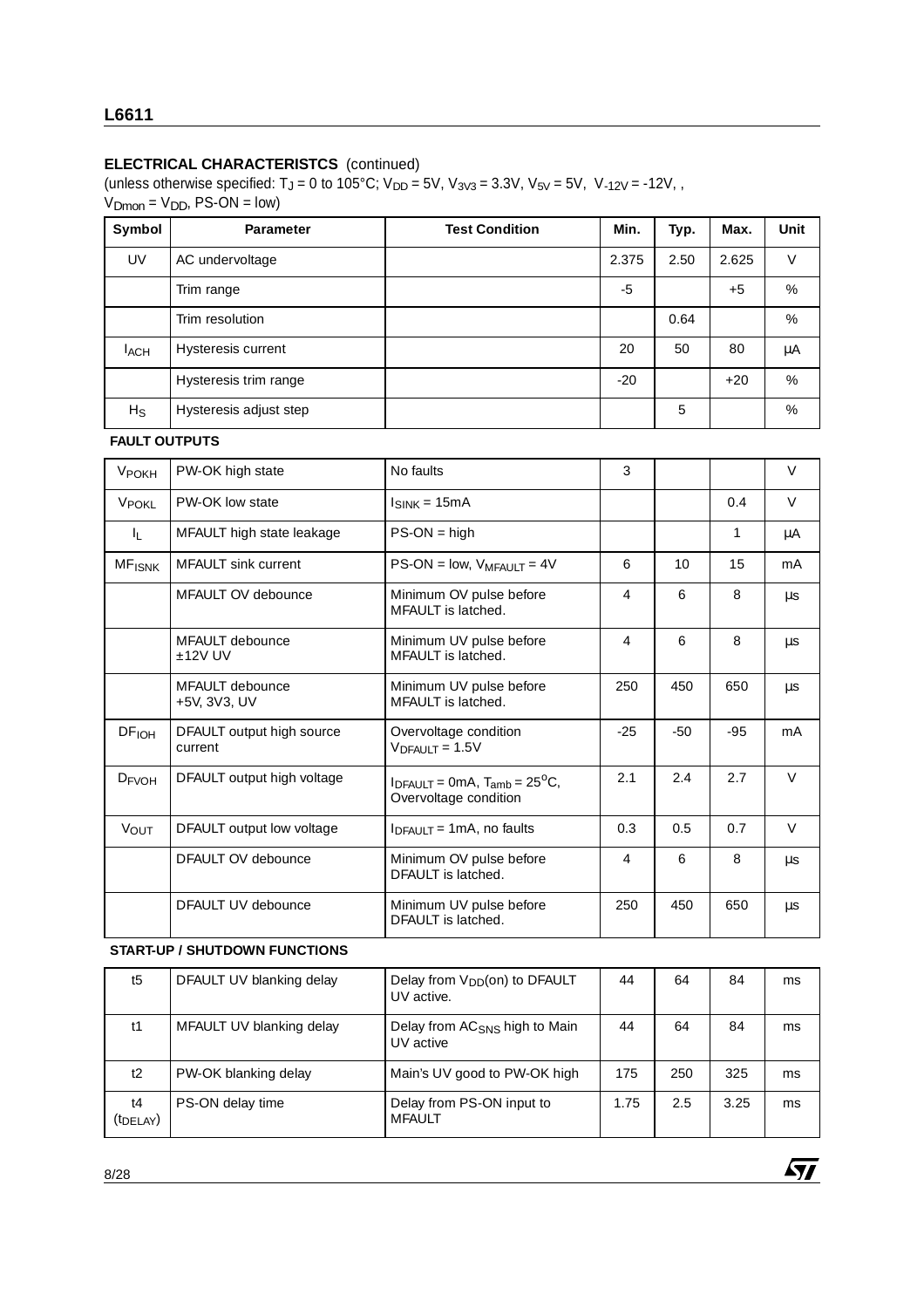(unless otherwise specified:  $T_J = 0$  to 105°C;  $V_{DD} = 5V$ ,  $V_{3V3} = 3.3V$ ,  $V_{5V} = 5V$ ,  $V_{-12V} = -12V$ ,  $V<sub>Donon</sub> = V<sub>DD</sub>, PS-ON = low$ 

| Symbol             | <b>Parameter</b>                 | <b>Test Condition</b>                                        | Min. | Typ.          | Max.   | <b>Unit</b> |
|--------------------|----------------------------------|--------------------------------------------------------------|------|---------------|--------|-------------|
| V <sub>IH</sub>    | PS-ON Input High Voltage         | 2.0                                                          |      |               | V      |             |
| $V_{IL}$           | <b>PS-ON Input Low Voltage</b>   |                                                              |      | 0.8           | $\vee$ |             |
|                    | PS-ON Input high clamp           | $I_{PS-ON}$ = 100 µA                                         |      | Vdd<br>$+0.7$ |        | $\vee$      |
| R <sub>PS-ON</sub> | PS-ON Pull-up to V <sub>DD</sub> | $V_{PS-ON} = 0V$                                             | 25   | 50            | 100    | KΩ          |
| t3                 | PS-ON debounce                   | PS-ON input minimum pulse<br>width for a valid logic change. | 50   | 75            | 100    | ms          |
| tss                | Error Amp. A Soft-Start period   | VFB quasi-monothonic ramp from<br>$0$ to $2.5V$              |      | 8             |        | ms          |
| VSTEP              | <b>Soft Start Step</b>           | Ramp 0V to 2.5V                                              |      | 39            |        | mV          |

#### **VOLTAGE REFERENCE (BUFFERED EXTERNAL PIN)**

| VREF | Output Voltage        | $H_{REF}$ = 1 - 5 mA; $C_{REF}$ = 47nF | 2.375 | 2.50 | 2.625 |    |
|------|-----------------------|----------------------------------------|-------|------|-------|----|
| Isc  | Short circuit current | $V_{REF}=0$                            |       | 10   | 20    | mA |

#### **MAIN CONVERTER FEEDBACK (ERROR AMPLIFIER A)**

| VSTEP                  | Soft Start Step                                  | Ramp 0V to 2.5V                                   |                | 39     |        | mV           |
|------------------------|--------------------------------------------------|---------------------------------------------------|----------------|--------|--------|--------------|
|                        | <b>VOLTAGE REFERENCE (BUFFERED EXTERNAL PIN)</b> |                                                   |                |        |        |              |
| <b>V<sub>REF</sub></b> | Output Voltage                                   | $I_{REF} = 1 - 5$ mA; $C_{REF} = 47$ nF           | 2.375          | 2.50   | 2.625  | $\vee$       |
| lsc.                   | Short circuit current                            | $V_{REF}=0$                                       |                | 10     | 20     | mA           |
|                        | MAIN CONVERTER FEEDBACK (ERROR AMPLIFIER A)      |                                                   |                |        |        |              |
| $V_{FB}$               | Input Voltage                                    | $T_i = 25^\circ$ C                                | 2.375          | 2.50   | 2.625  | V            |
|                        | Trim Range                                       | About nominal                                     | -5             |        | $+5$   | $\%$         |
|                        | Trim resolution                                  |                                                   |                | 0.64   |        | %            |
| $Z_{\text{FR}}$        | Divider impedance                                | from Ainy to GND, 5V and 12V<br>connected to GND. | 35             | 50     | 65     | $k\Omega$    |
|                        | Temperature coefficient                          |                                                   |                | 26     |        | $\Omega$ /°C |
| $W_5$                  | Divider 5/12 weighting                           | 5V contribution to 5/12 feedback                  | 47             | 50     | 53     | %            |
| A <sub>VOL</sub>       | Voltage gain                                     | 2V <v<sub>OUT&lt;4V</v<sub>                       | 65             |        |        | dB           |
| <b>GBW</b>             | Unity gain bandwidth                             |                                                   |                | 3      |        | <b>MHz</b>   |
| <b>PSRR</b>            | Power supply rejection ratio                     | 4.5V < V <sub>DD</sub> < 6V                       | 60             | 70     |        | dB           |
| <b>I</b> OUTL          | Output sink current                              | $V_{FB} = 2.7V$ , $V_{OUT} = 1.1V$                | 2              | 5      | 8      | mA           |
| <b>I</b> OUTH          | Output source current                            | $V_{FB} = 2.3V$ , $V_{OUT} = 4V$                  | $-1.0$         | $-1.5$ | $-2.0$ | mA           |
| <b>VOUTH</b>           | Output high level                                | $V_{FB} = 2.3V$ , $I_{SOURCE} = 1 mA$             | $\overline{4}$ | 4.5    |        | $\vee$       |
| <b>VOUTL</b>           | Output low level                                 | $V_{FB} = 2.7V$ , $I_{SINK} = 2 mA$               |                | 0.7    | 1.1    | $\vee$       |
|                        |                                                  |                                                   |                |        |        |              |

#### **MAGAMP OR LINEAR POST-REGULATOR FEEDBACK (ERROR AMPLIFIER B)**

| $\cdot$<br>VFB | Input Voltage | - 25° C<br>$=$ | ററ<br>ے . | .25 | . .28   |   |
|----------------|---------------|----------------|-----------|-----|---------|---|
|                | Trim Range    | About nominal  |           |     | $^{+5}$ | % |

 $\sqrt{M}$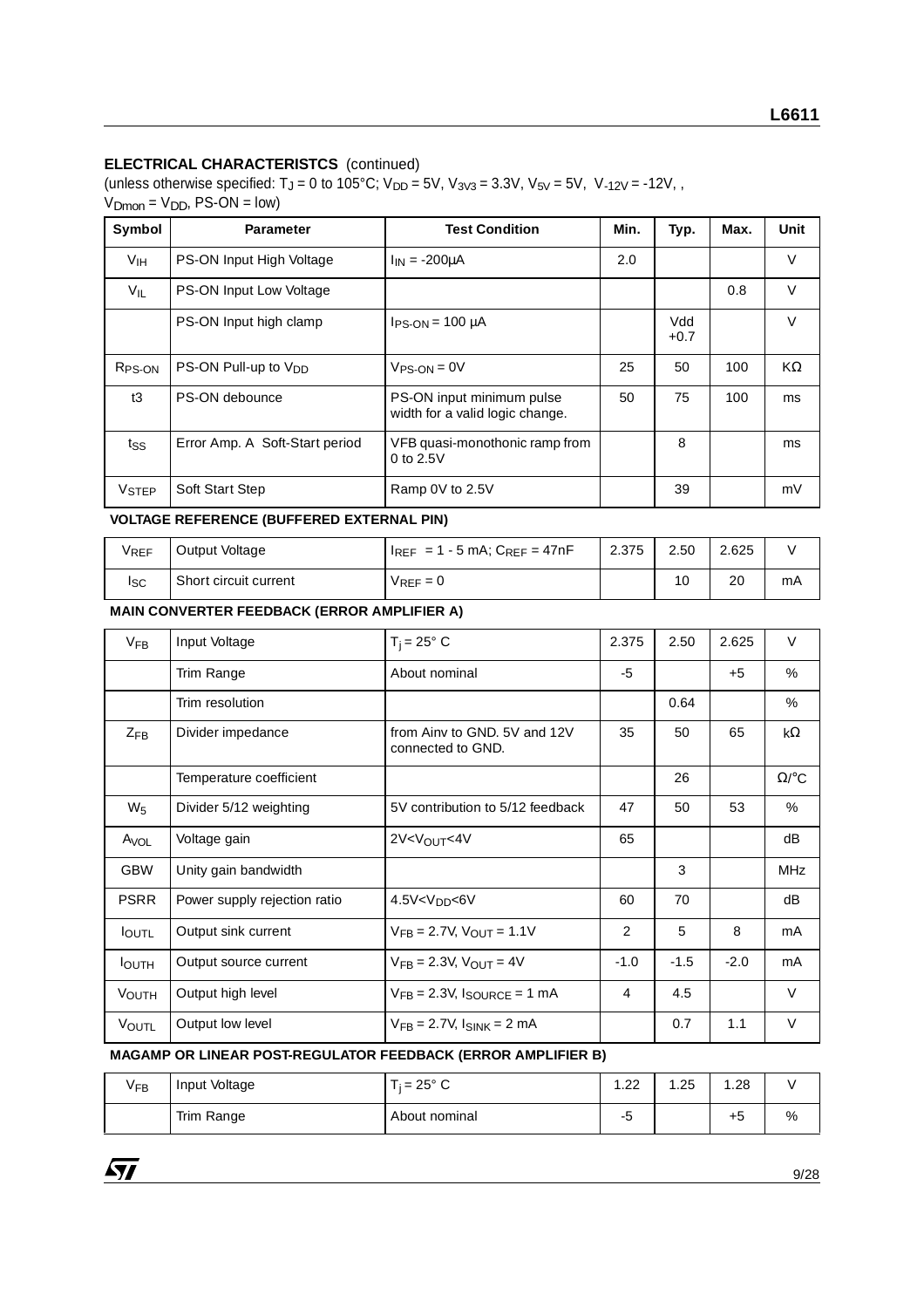(unless otherwise specified:  $T_J = 0$  to 105°C;  $V_{DD} = 5V$ ,  $V_{3V3} = 3.3V$ ,  $V_{5V} = 5V$ ,  $V_{-12V} = -12V$ ,  $V<sub>Dmon</sub> = V<sub>DD</sub>, PS-ON = low$ 

| Symbol           | <b>Parameter</b>             | <b>Test Condition</b>                  | Min.   | Typ.   | Max.   | Unit       |
|------------------|------------------------------|----------------------------------------|--------|--------|--------|------------|
|                  | Trim resolution              |                                        |        | 0.64   |        | $\%$       |
| <b>I</b> BIAS    | Input bias current           |                                        |        | $-0.1$ | -1     | μA         |
| A <sub>VOL</sub> | Voltage gain                 | $2V < V_{OII}$ T<4V                    | 65     |        |        | dB         |
| <b>GBW</b>       | Unity gain bandwidth         |                                        |        | 3      |        | <b>MHz</b> |
| <b>PSRR</b>      | Power supply rejection ratio | 4.5V <v<sub>DD&lt;6V</v<sub>           | 60     | 70     |        | dB         |
| <b>I</b> OUTL    | Output sink current          | $V_{FB} = 1.4V$ , $V_{OIII} = 1.1V$    | 2      | 5      | 8      | mA         |
| <b>I</b> OUTH    | Output source current        | $V_{FB} = 1.1V$ , $V_{OUT} = 3V$       | $-1.0$ | $-1.5$ | $-2.0$ | mA         |
| <b>VOUTH</b>     | Output high level            | $V_{FB} = 1.1 V$ , $I_{SOURCE} = 1 mA$ | 3      | 3.6    | 4      | $\vee$     |
| VOUTL            | Output low level             | $V_{FB} = 1.4V$ , $I_{SINK} = 2 mA$    |        | 0.7    | 1.1    | V          |

| <b>VOUTH</b>        | Output high level                                | $V_{FB} = 1.1V$ , $I_{SOURCE} = 1 mA$ | 3              | 3.6    | 4      | $\vee$     |
|---------------------|--------------------------------------------------|---------------------------------------|----------------|--------|--------|------------|
| VOUTL               | Output low level                                 | $V_{FB} = 1.4V$ , $I_{SINK} = 2 mA$   |                | 0.7    | 1.1    | $\vee$     |
|                     | AUXILIARY CONVERTER FEEDBACK (ERROR AMPLIFIER C) |                                       |                |        |        |            |
| $V_{FB}$            | Input Voltage                                    | $T_{amb}$ = 25 $\degree$ C            | 1.22           | 1.25   | 1.28   | $\vee$     |
|                     | Trim Range                                       | About nominal                         | -5             |        | $+5$   | $\%$       |
|                     | Trim resolution                                  |                                       |                | 0.64   |        | %          |
| <b>I</b> BIAS       | Input bias current                               |                                       |                | $-0.1$ | $-1$   | μA         |
| A <sub>VOL</sub>    | Voltage gain                                     | 2V < V <sub>OUT</sub> < 4V            | 65             |        |        | dB         |
| <b>GBW</b>          | Unity gain bandwidth                             |                                       |                | 3      |        | <b>MHz</b> |
| <b>PSRR</b>         | Power supply rejection ratio                     | 4.5V <v<sub>DD&lt;6V</v<sub>          | 60             | 70     |        | dB         |
| $I_{\text{OUTL}}$   | Output sink current                              | $V_{FB} = 1.4V$ , $V_{OUT} = 1.1V$    | 2              | 5      | 8      | mA         |
| <b>I</b> OUTH       | Output source current                            | $V_{FB} = 1.1V$ , $V_{OUT} = 4V$      | $-1.0$         | $-1.5$ | $-2.0$ | mA         |
| <b>VOUTH</b>        | Output high level                                | $V_{FB} = 1.1V$ , $I_{SOURCE} = 1 mA$ | $\overline{4}$ | 4.5    |        | $\vee$     |
| <b>VOUTL</b>        | Output low level                                 | $V_{FB} = 1.4V$ , $I_{SINK} = 2 mA$   |                | 0.7    | 1.1    | $\vee$     |
| VOUTL               | Output low level                                 | Dmon = $2.7V$ , $I_{SINK} = 5 mA$     |                |        | 0.25   | $\vee$     |
|                     | <b>PROGRAMMING FUNCTIONS</b>                     |                                       |                |        |        |            |
| V <sub>PROGLO</sub> | Prog Input Low                                   |                                       |                |        | 1.5    | V          |
|                     |                                                  |                                       |                |        |        |            |

#### **PROGRAMMING FUNCTIONS**

| V <sub>PROGLO</sub> | Prog Input Low   |     |     | 1.5 |    |
|---------------------|------------------|-----|-----|-----|----|
| V <sub>PROGHI</sub> | Prog Input High  | 3.5 |     |     |    |
| R <sub>PROG</sub>   | Prog Pull Down   |     | 100 |     | KΩ |
| VCLOCKLO            | Clock Input Low  |     |     | 0.8 |    |
| <b>VCLOCKHI</b>     | Clock Input High | っ   |     |     |    |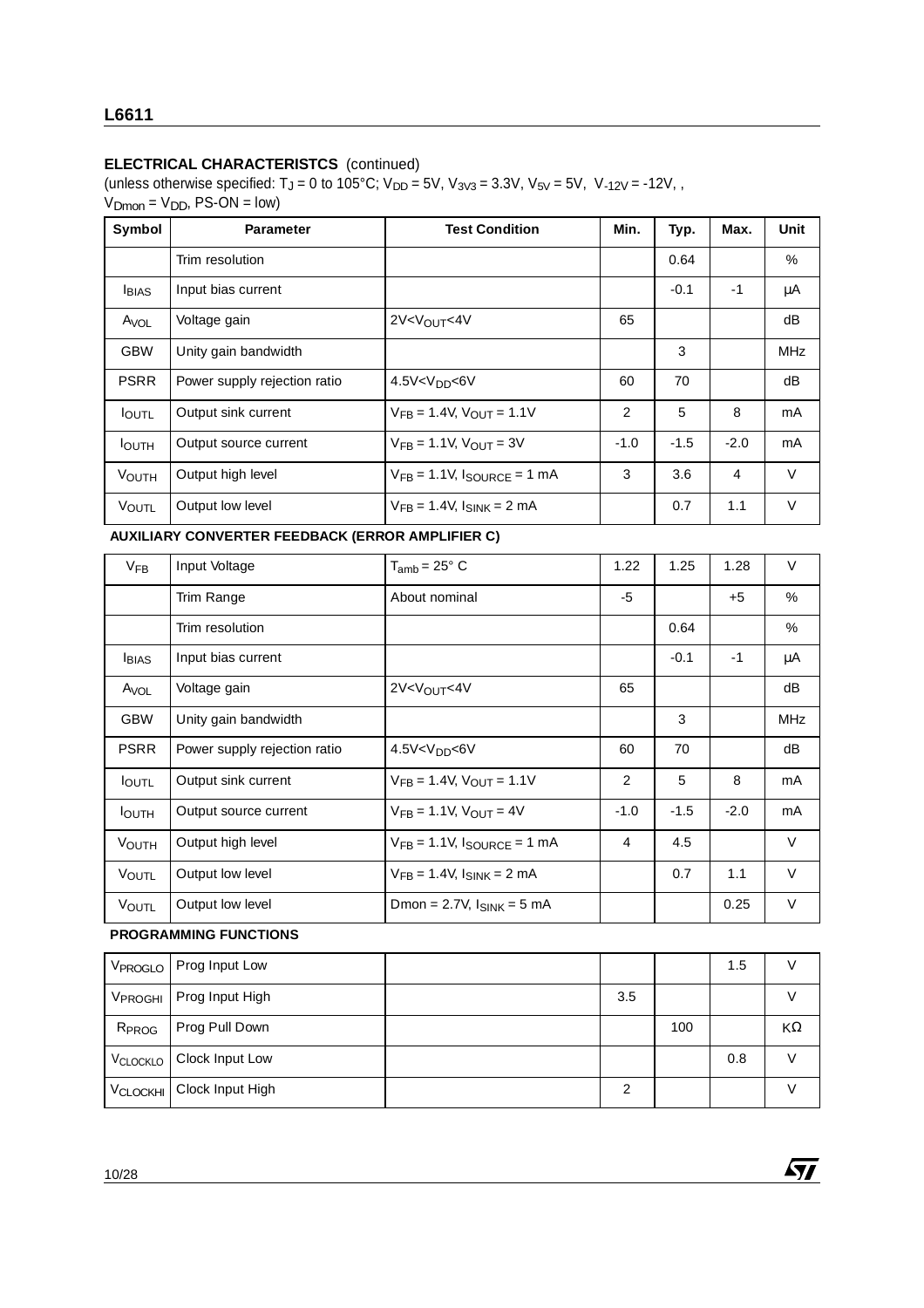(unless otherwise specified:  $T_J = 0$  to 105°C;  $V_{DD} = 5V$ ,  $V_{3V3} = 3.3V$ ,  $V_{5V} = 5V$ ,  $V_{-12V} = -12V$ ,  $V_{\text{Dmon}} = V_{\text{DD}}$ , PS-ON = low)

| Symbol            | <b>Parameter</b>         | <b>Test Condition</b> | Min. | Typ. | Max. | Unit       |
|-------------------|--------------------------|-----------------------|------|------|------|------------|
| FCLOCK            | <b>Clock Frequency</b>   |                       |      |      | 0.8  | <b>MHz</b> |
| VDATALO           | Data Input Low           |                       |      |      | 1.5  | V          |
| <b>VDATAHI</b>    | Data Input High          |                       | 2    |      |      | V          |
| <b>IFUSE</b>      | <b>PROM Fuse Current</b> |                       |      | 400  |      | mA         |
| t <sub>FUSE</sub> | <b>PROM Fusing Time</b>  |                       |      | 3    |      | ms         |

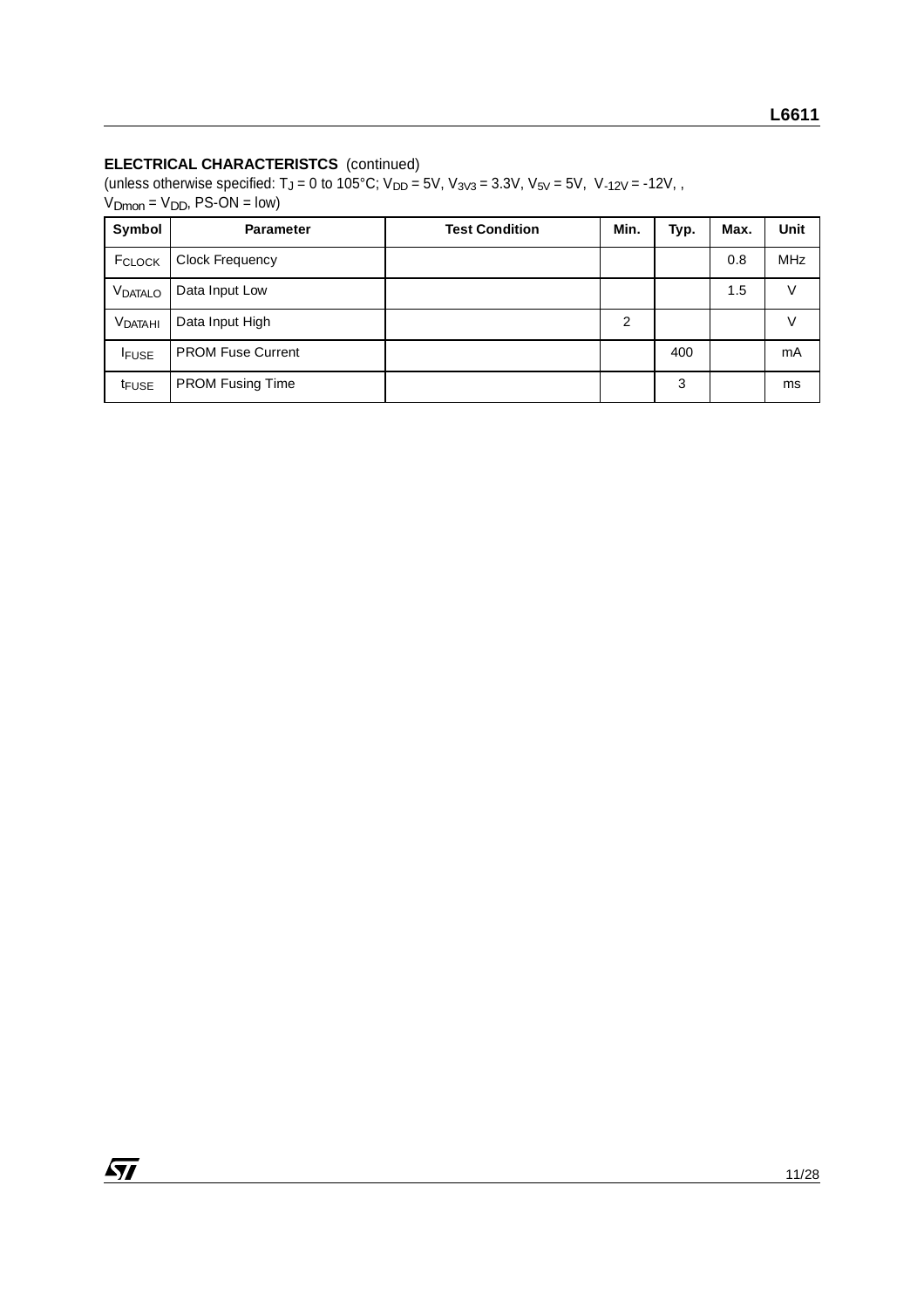#### **TYPICAL ELECTRICAL CHARACTERISTICS**

**Figure 1. Supply start-up, UV and OV**



**Figure 2. IC Supply current vs. supply voltage**







#### **Figure 4. Monitored inputs bias current**



**Figure 5. 3.3V fault thresholds**







 $\sqrt{27}$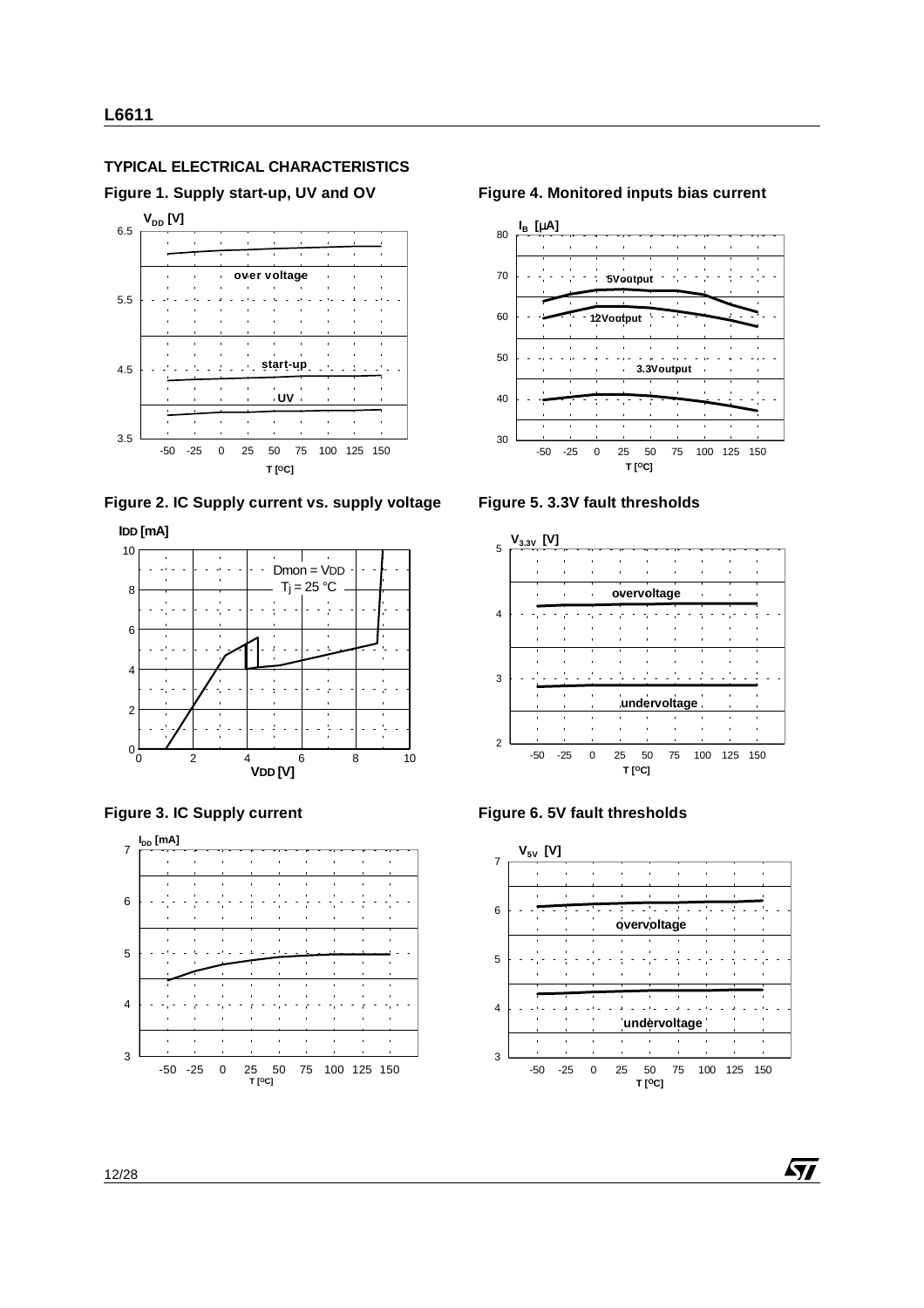#### **TYPICAL ELECTRICAL CHARACTERISTICS** (continued)





**Figure 8. 3.3V/5V Dmon fault thresholds**





 $\sqrt{1}$ 



#### **Figure 10. -12V fault thresholds**



#### **Figure 11. ACsense and external voltage references**







13/28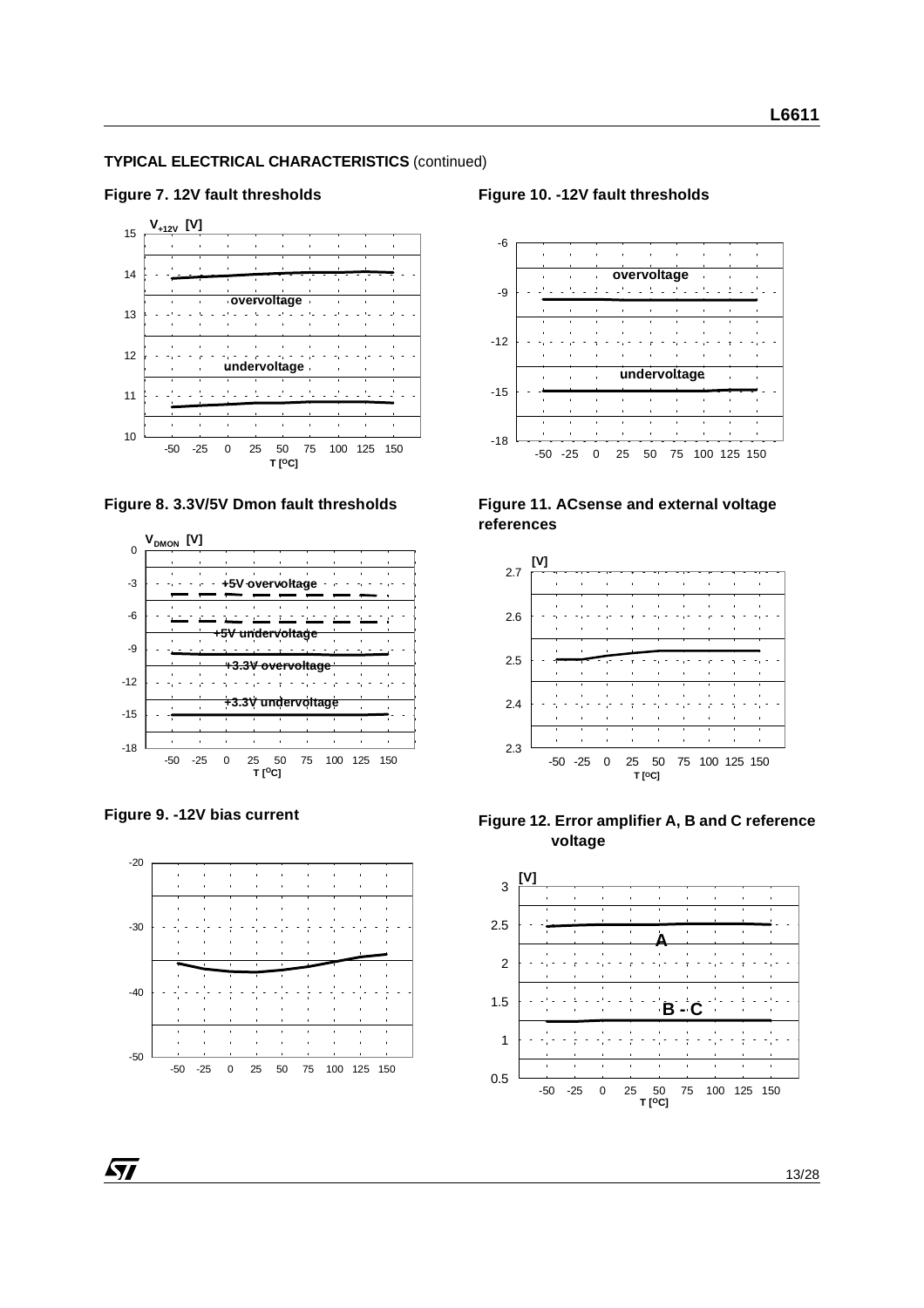#### **L6611**

#### **TYPICAL ELECTRICAL CHARACTERISTICS** (continued)

**Figure 13. Error amplifiers (A, B, C) Gain and Phase**



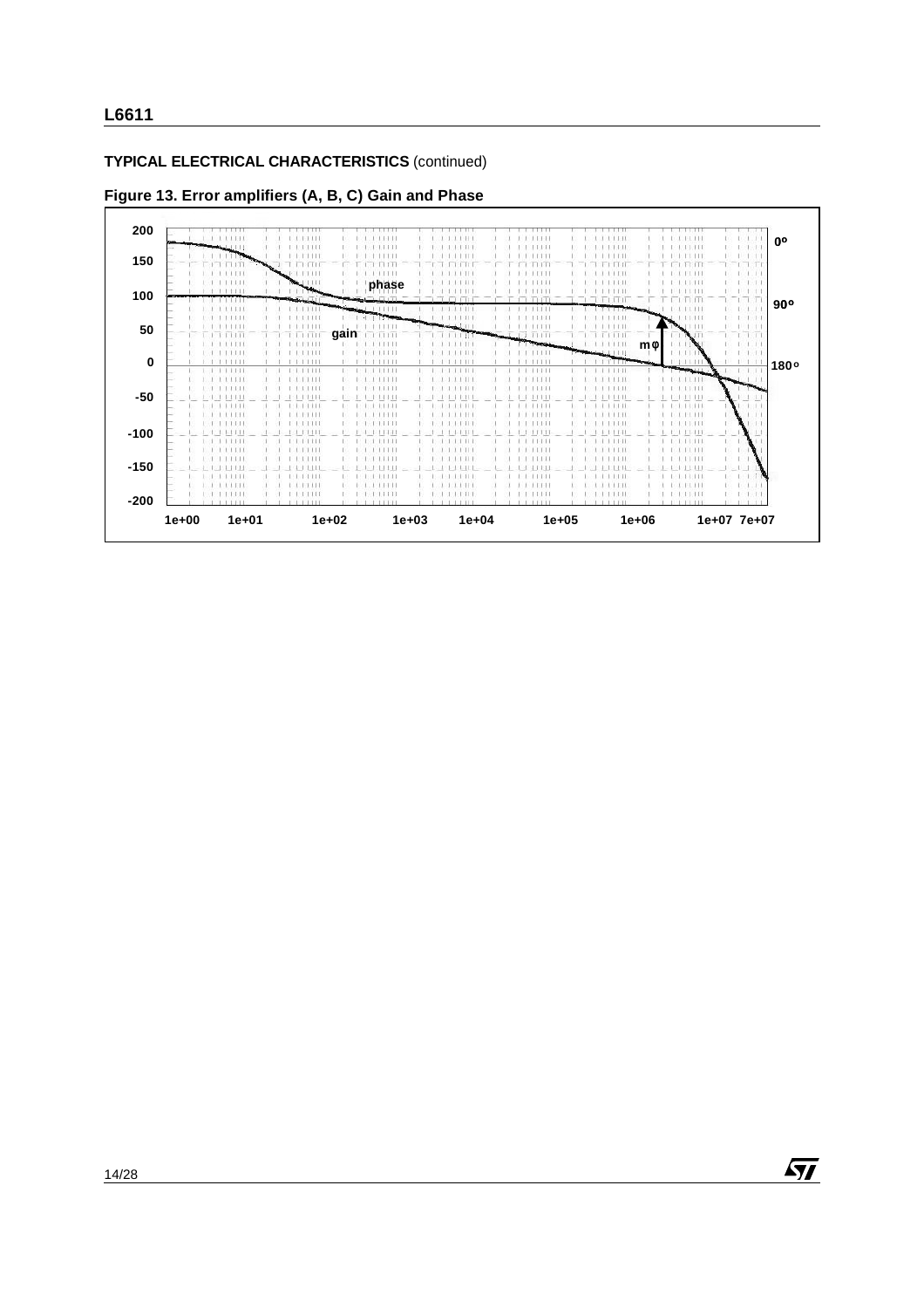#### **APPLICATION INFORMATION INDEX**

| 1            |                                                 |  |
|--------------|-------------------------------------------------|--|
| $\mathbf{2}$ |                                                 |  |
|              | Main section: error amplifier A and Soft -Start |  |
|              | E/A and reference voltage                       |  |
|              | 3.3V section: error amplifier B                 |  |
|              | Auxiliary section: error amplifier C            |  |
| 3            |                                                 |  |
| 4            |                                                 |  |
| 5            |                                                 |  |
| 6            |                                                 |  |
|              |                                                 |  |
|              |                                                 |  |
|              |                                                 |  |

 $\sqrt{27}$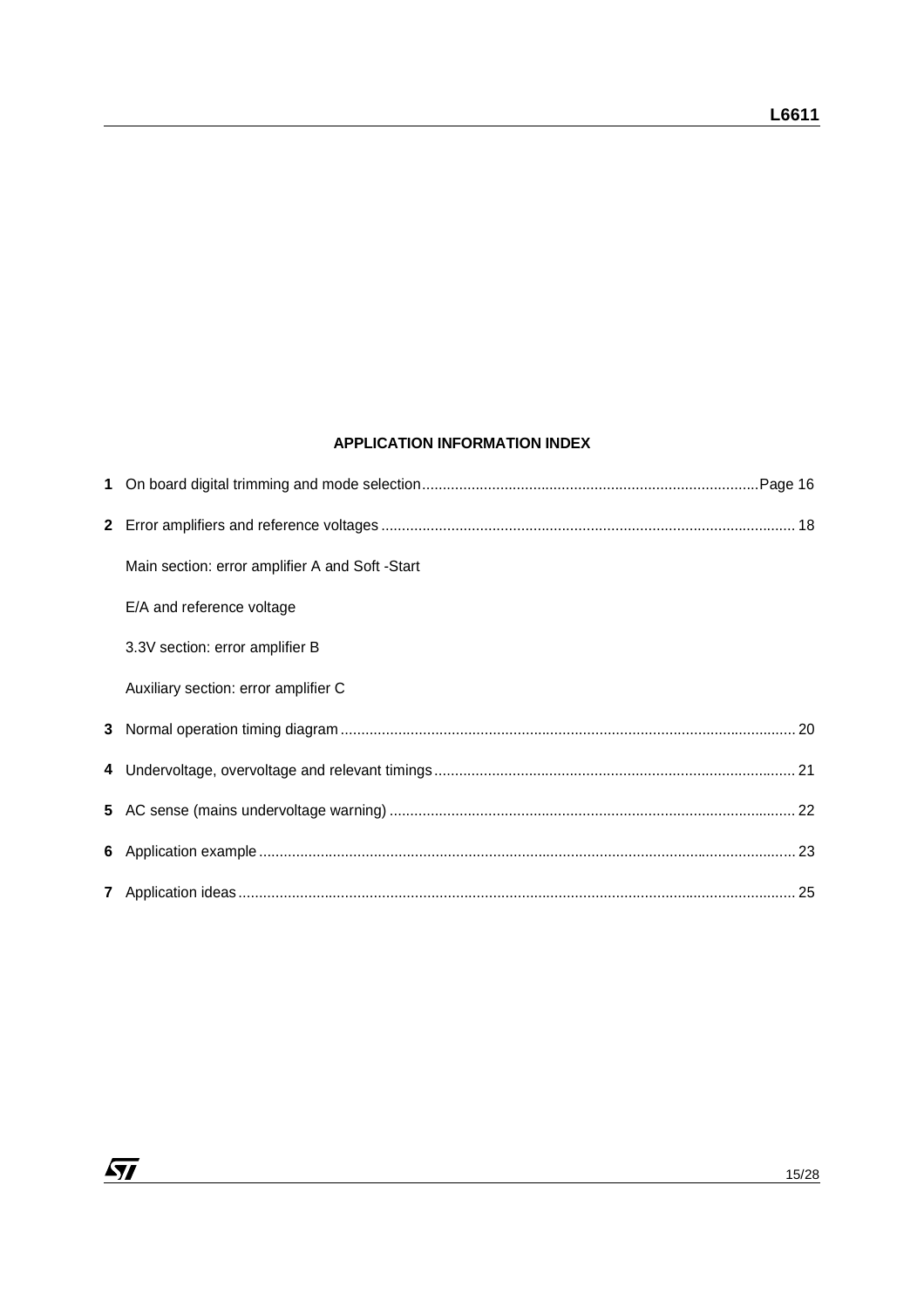#### **APPLICATION INFORMATION**

#### **1 ONBOARD DIGITAL TRIMMING AND MODE SELECTION**

By forcing the PROG input pin high, the chip enters programming mode: the multifunction pins PW\_OK and PS\_ON are then disconnected from their normal functions (output pins) and are connected to internal logic as DATA and CLOCK inputs respectively, allowing chip programming even when the device is assembled on the application board. Onboard chip programming allows:

– selecting some working options;

– reference voltage setpoints adjusting.

It is also possible to verify the expected results before programming the chip definitively, in first instance, data can be loaded into a re-writeble volatile memory (a flip-flop array) where they are kept as long as the chip is supplied and can be changed as many times as one desires. A further operation is necessary to confirm the loaded data and permanently store them into a PROM (a poly-fuse array) inside the IC.

Several steps compose the trimming/programming process:

- 1. PROG pin is forced high;
- 2. a clock signal is sent to the PS-ON/clock pin;
- 3. a byte with the following structure:

| <b>MSB</b>     |           |                            |                |    |    |                | <b>LSB</b> |
|----------------|-----------|----------------------------|----------------|----|----|----------------|------------|
| D <sub>3</sub> | no.<br>◡▵ | D <sub>4</sub><br><u>.</u> | D <sub>0</sub> | A3 | A2 | A1             | A0         |
|                |           | Data                       |                |    |    | <b>Address</b> |            |

- 4. PROG pin is forced low (warning: Vdd must never fall below  $V_{ddUVLO}$  during this process otherwise the contents of the volatile memory will be lost) and the result of the previous step is checked;
- 5. after any iterations of the steps 1-4 that might be necessary to achieve the desired value, force PROG pin high and send the following burn code

| <b>MSB</b> |  |  |  | <b>LSB</b> |
|------------|--|--|--|------------|
|            |  |  |  |            |

| <b>MSB</b>     |                                                                                                                                                                                                                                                                                                                                                                                                                                                       |                |                |              |                      |                |                |                    | <b>LSB</b> |
|----------------|-------------------------------------------------------------------------------------------------------------------------------------------------------------------------------------------------------------------------------------------------------------------------------------------------------------------------------------------------------------------------------------------------------------------------------------------------------|----------------|----------------|--------------|----------------------|----------------|----------------|--------------------|------------|
| D <sub>3</sub> | D <sub>2</sub>                                                                                                                                                                                                                                                                                                                                                                                                                                        | D <sub>1</sub> | D <sub>0</sub> | A3           | A2                   | A <sub>1</sub> |                | A <sub>0</sub>     |            |
|                | Data                                                                                                                                                                                                                                                                                                                                                                                                                                                  |                |                |              |                      | <b>Address</b> |                |                    |            |
|                | is serially sent to the PW-OK/DATA pin and loaded into the IC's volatile memory bit by bit on the falling edges<br>of the clock signal (see Fig. 14); "Address" is the identification code of the parameter that has to be trimmed<br>and "Data" contains the tuning bits;                                                                                                                                                                            |                |                |              |                      |                |                |                    |            |
|                | 4. PROG pin is forced low (warning: Vdd must never fall below V <sub>ddUVL0</sub> during this process otherwise the con-<br>tents of the volatile memory will be lost) and the result of the previous step is checked;                                                                                                                                                                                                                                |                |                |              |                      |                |                |                    |            |
|                | 5. after any iterations of the steps 1-4 that might be necessary to achieve the desired value, force PROG pin<br>high and send the following burn code                                                                                                                                                                                                                                                                                                |                |                |              |                      |                |                |                    |            |
| <b>MSB</b>     |                                                                                                                                                                                                                                                                                                                                                                                                                                                       |                |                |              |                      |                |                |                    | <b>LSB</b> |
| $\Omega$       | 0                                                                                                                                                                                                                                                                                                                                                                                                                                                     | $\Omega$       | $\mathbf 0$    | $\mathbf{1}$ | 1                    | 1              |                | 1                  |            |
|                | to permanently store the data in the PROM memory.<br>Table 1 shows the list of the 6 programmable classes of functions, each one identified by a different code<br>A0A3, and the corresponding trimmable parameter(s); in table 2 it is possible to find the trim coding for the E/<br>A reference setpoints and in table 3 all the selections mode option coding are showed. The timing diagram of<br>fig. 14 shows the details of data acquisition. |                |                |              |                      |                |                |                    |            |
|                | <b>Table 1. Programmable functions</b>                                                                                                                                                                                                                                                                                                                                                                                                                |                |                |              |                      |                |                |                    |            |
| <b>Address</b> |                                                                                                                                                                                                                                                                                                                                                                                                                                                       | Parameter(s)   |                |              | <b>Default value</b> |                |                | <b>Tuning bits</b> |            |
| 0001           | Error amplifier A threshold                                                                                                                                                                                                                                                                                                                                                                                                                           |                |                |              | 2.50V                | $D_3$          | D <sub>2</sub> | $D_1$              |            |
| 0010           | Error amplifier B threshold                                                                                                                                                                                                                                                                                                                                                                                                                           |                |                |              | 1.25V                | $D_3$          | D <sub>2</sub> | $D_1$              |            |
| 0011           | Error amplifier C threshold                                                                                                                                                                                                                                                                                                                                                                                                                           |                |                |              | 1.25V                | $D_3$          | D <sub>2</sub> | $D_1$              |            |
| 0100           | AC sense threshold                                                                                                                                                                                                                                                                                                                                                                                                                                    |                |                |              | 2.50V                | $D_3$          | D <sub>2</sub> | $D_1$              |            |
|                | AC sense hysteresis                                                                                                                                                                                                                                                                                                                                                                                                                                   |                |                |              | $50\mu A$            |                | $D_2$          | $D_1$              |            |
| 0101           | Latch/Bounce mode selection                                                                                                                                                                                                                                                                                                                                                                                                                           |                |                |              | Latch mode           | $D_3$          |                |                    |            |
|                | Enable/Disable 12V UV/OV function                                                                                                                                                                                                                                                                                                                                                                                                                     |                |                |              | Enabled              | $D_3$          |                |                    |            |
| 0110           | Enable/Disable 5V UV/OV function                                                                                                                                                                                                                                                                                                                                                                                                                      |                |                |              | Enabled              |                | $D_2$          |                    |            |

**Ayj**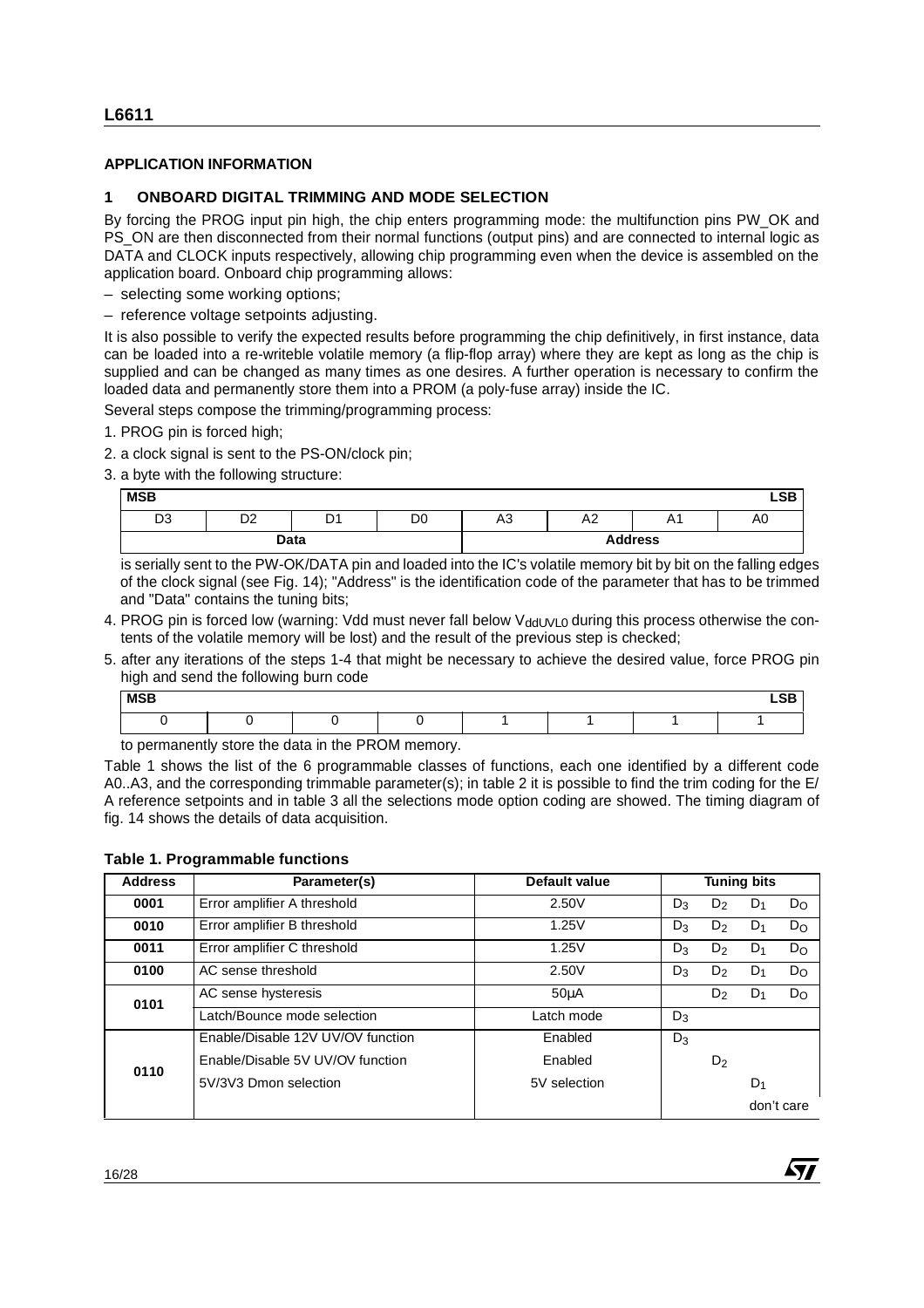#### **Table 2. Trim Coding**

| <b>Parameter</b>                         | <b>E/A A threshold</b><br>2.5V typ.                  | E/A B threshold<br>1.25V typ.      | <b>ACsns threshold</b><br><b>E/A C threshold</b><br>1.25V typ.<br>$2.5V$ typ. |                                           | <b>ACsns</b><br><b>Hysteresys</b><br>50µA typ.                        |  |  |
|------------------------------------------|------------------------------------------------------|------------------------------------|-------------------------------------------------------------------------------|-------------------------------------------|-----------------------------------------------------------------------|--|--|
| <b>Address</b>                           | 0001                                                 | 0010                               | 0011                                                                          | 0010                                      | 0101                                                                  |  |  |
| <b>Tuning Bits</b><br>$D_3 D_2 D_1 D_0$  | D3 D2 D1 D0<br>$\Delta V$ [mV]                       | D3 D2 D1 D0<br>$\Delta V$ [mV]     | D3 D2 D1 D0<br>$\Delta V$ [mV]                                                | D3 D2 D1 D0<br>$\Delta V$ [mV]            | D <sub>2</sub> D <sub>1</sub> D <sub>0</sub><br>$\Delta I$ [ $\mu$ A] |  |  |
| 0111                                     | $+112$                                               | $+56$                              | +56                                                                           | $+112$                                    |                                                                       |  |  |
| 0110                                     | $+96$                                                | $+48$                              | $+48$                                                                         | $+96$                                     |                                                                       |  |  |
| 0101                                     | $+80$                                                | $+40$                              | $+40$                                                                         | $+80$                                     |                                                                       |  |  |
| 0100                                     | $+64$                                                | $+32$                              | $+32$                                                                         | $+64$                                     |                                                                       |  |  |
| 0011                                     | $+48$                                                | $+24$                              | $+24$                                                                         | $+48$                                     | $+7.5$                                                                |  |  |
| 0010                                     | $+32$                                                | $+16$                              | $+16$                                                                         | $+32$                                     | $+5.0$                                                                |  |  |
| 0001                                     | $+16$                                                | $+8$                               | $+8$                                                                          | $+16$                                     | $+2.5$                                                                |  |  |
| 0000                                     | 0                                                    | $\mathbf 0$                        | 0                                                                             | $\mathbf 0$                               | $\mathbf 0$                                                           |  |  |
| 1111                                     | $-16$                                                | -8                                 | -8                                                                            | $-16$                                     | $-2.5$                                                                |  |  |
| 1110                                     | $-32$                                                | $-16$                              | $-16$                                                                         | $-32$                                     | $-5.0$                                                                |  |  |
| 1101                                     | $-48$                                                | $-24$                              | $-24$                                                                         | $-48$                                     | $-7.5$                                                                |  |  |
| 1100                                     | $-64$                                                | $-32$                              | $-32$                                                                         | $-64$                                     | $-10$                                                                 |  |  |
| 1011                                     | $-80$                                                | $-40$                              | $-40$                                                                         | -80                                       |                                                                       |  |  |
| 1010                                     | $-96$                                                | $-48$                              | $-48$                                                                         | -96                                       |                                                                       |  |  |
| 1001                                     | $-112$                                               | -56                                | -56                                                                           | $-112$                                    |                                                                       |  |  |
| 1000                                     | $-128$                                               | $-64$                              | $-64$                                                                         | $-128$                                    |                                                                       |  |  |
| Table 3. Mode coding<br><b>Parameter</b> | <b>Bounce or Latch</b><br><b>Mode</b><br>A3 A2 A1 A0 | Enable/Disable<br><b>12V UV/OV</b> |                                                                               | Enable/Disable<br>5V UV/OV<br>A3 A2 A1 A0 | 5V/3.3V Dmon<br><b>Selection</b>                                      |  |  |
| <b>Address</b>                           | 0101<br>0110                                         |                                    |                                                                               |                                           |                                                                       |  |  |
| <b>Bit Value</b>                         |                                                      |                                    | <b>Tuning Bit</b>                                                             |                                           |                                                                       |  |  |
|                                          | D <sub>3</sub>                                       | D <sub>3</sub>                     |                                                                               | D <sub>2</sub>                            | D <sub>1</sub>                                                        |  |  |
| 0                                        | Latch                                                | Enabled                            |                                                                               | Enabled                                   | 5V<br>3.3V                                                            |  |  |
| $\mathbf{1}$                             | <b>Bounce</b>                                        |                                    | <b>Disabled</b><br><b>Disabled</b>                                            |                                           |                                                                       |  |  |

#### **Table 3. Mode coding**

| <b>Parameter</b> | <b>Bounce or Latch</b><br>Mode | Enable/Disable<br><b>12V UV/OV</b> | Enable/Disable<br>5V UV/OV | 5V/3.3V Dmon<br><b>Selection</b> |
|------------------|--------------------------------|------------------------------------|----------------------------|----------------------------------|
| <b>Address</b>   | A3 A2 A1 A0<br>0101            |                                    | A3 A2 A1 A0<br>0110        |                                  |
| <b>Bit Value</b> |                                |                                    | <b>Tuning Bit</b>          |                                  |
|                  | D <sub>3</sub>                 | D <sub>3</sub>                     | D <sub>2</sub>             | D <sub>1</sub>                   |
| 0                | Latch                          | Enabled                            | Enabled                    | 5٧                               |
|                  | Bounce                         | Disabled                           | <b>Disabled</b>            | 3.3V                             |

### **Figure 14. Trimming/programming procedure: timing diagram**



17/28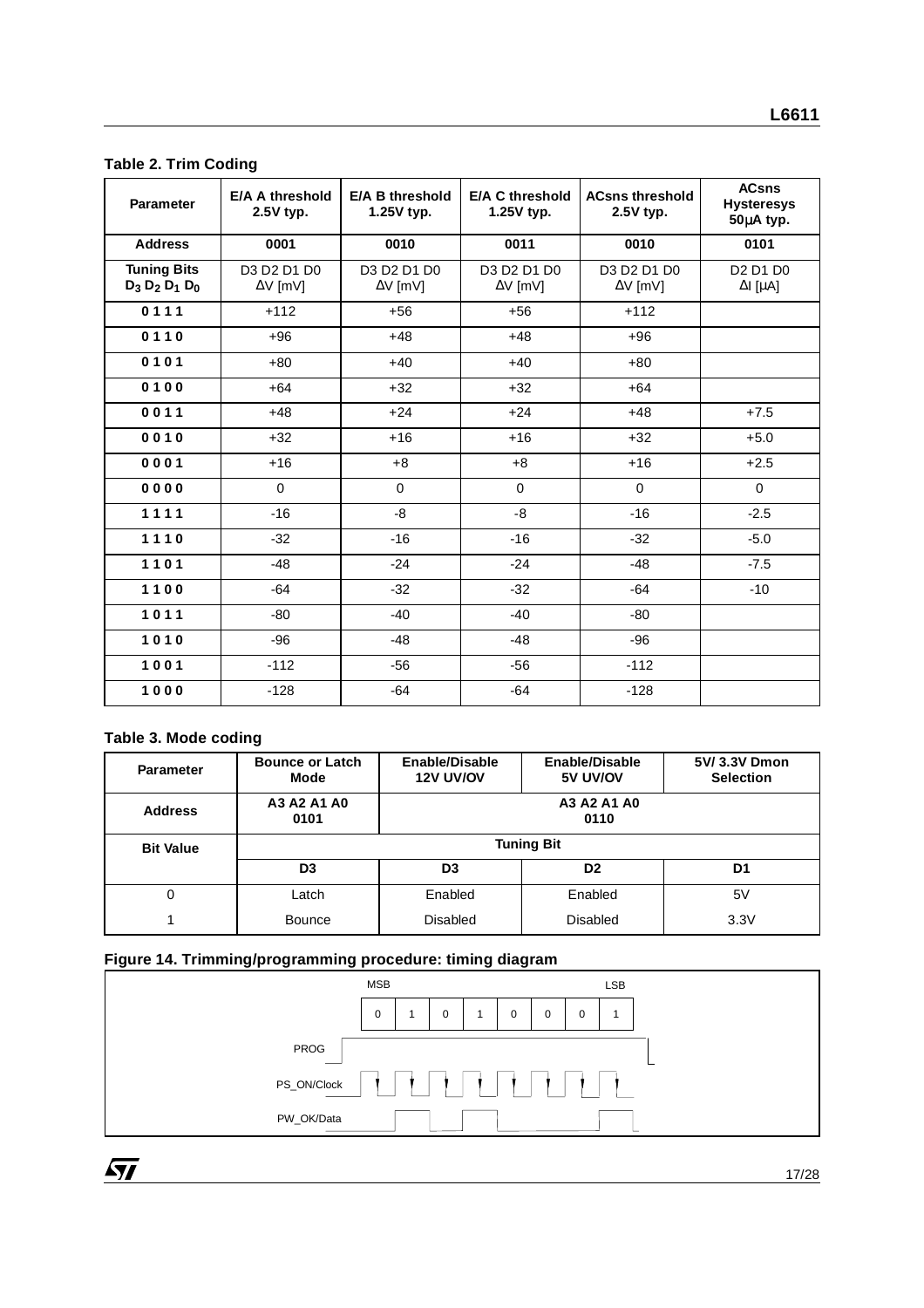#### **2 ERROR AMPLIFIERS AND REFERENCE VOLTAGES**

Three error amplifiers are implemented on the IC to achieve regulation of the output voltages: a brief description follows for each section.

#### – **Main section: error amplifier A and Soft-Start.**

The circuit is designed to directly control the Main primary PWM through an optocoupler, providing very good regulation and galvanic isolation from the primary side. Typical solutions require a shunt regulator, like the TL431, as a reference and feedback amplifier to sense the output voltage and generate a corresponding error voltage; this voltage is then converted in a current transferred to the primary side through the optocoupler.

The feedback E/A amplifier is integrated in the IC: its non-inverting input is connected to an internally generated voltage reference, whose default value is typically 2.5V. It can however be trimmed to obtain a better precision (see "On board trimming and mode operating" section). Then, no TL431 is needed.

The E/A inverting input (Ainv, pin#5) and the E/A output (Aout, pin#4) are externally available and the frequency compensation network (Zc) will be connected between them (see fig. 15).

The high impedance (in the hundred kΩ) internal divider from 12V and 5V UV/OV sense pins eliminates the need for an external one in most applications, allowing a further reduction in the number of external component.

Under closed loop condition, the two upper branches, connected to 12V and 5V pins, supply equally the current flowing through R3= 80.6K (equal to 2.5V/R3).

In order to avoid high current peaks in the primary circuit and output voltage overshoots at start-up, the IC provides an on-board 8ms soft-start, a quasi-monotonic ramp from 0V to 2.5V for the A error amplifier reference voltage,. In fact, if this reference gets the nominal value as soon as the power-up occurs, the A E/A will go out of regulation and tend to sink much more current, thus forcing PWM to work with the maximum duty-cycle.

#### – **E/A and references voltage**

Being the inverting input of E/A externally available, it is possible to change the "weight" of the two contributions or even eliminate one of them by connecting external resistors of much lower value  $(R<sub>L</sub>,$  $R_{H1}$  and/or  $R_{H2}$  in fig. 15) that bypass the internal ones appropriately.

For example using  $R_L$ =2.4K,  $R_{H1}$ =3.9K and  $R_{H2}$ =24K, then the ratio between +5V and +12V output weight will be equal to 6:4.

By simply making  $R_{H1} = R_L$  (for example 2.4K) with no  $R_{H2}$ , only the +5V output is kept under feedback because the contribution of +12V branch (through the internal 600K resistor) will be negligible. The pin #24 (12V) has to be connected to +12V output to guarantee the OV/UV monitoring.

### Under closed loop condition, the two upper branches, connected to 12V and 5V pins, supply equal<br>the current flowing through R3= 80 6K (equal to 2.5V/R3).<br>In order to avoid high current peaks in the primary circuit and out V<sub>DD</sub> to MAIN control  $\overline{z}$ c Aout  $5V \perp 12V$ L6611 +2.5V  $\leftrightarrow$  GND  $168K$  600K 80.6K 8ms SS \_ + +12V output +5V output Ainv  $\mathsf{R}_{\mathsf{L}}$  $\mathsf{R}_{\mathsf{H1}}$   $\vert\,\,\,\vert\,\,\,\vert\,\,\mathsf{R}_{\mathsf{H2}}$ optional, to change feedback weight

#### **Figure 15. Main feedback section**

– **3.3V section, error amplifier B.**

It is the error amplifier used to set the magamp core through an external circuitry (see a typical schematic in figure 16).

The non-inverting input of the error amplifier is connected to a trimmable 1.25V internal voltage reference (see "On board trimming and mode operating" paragraph). The E/A inverting input is externally available (Binv, pin#2) and is connected to the output divider  $(R_H$  and R<sub>L</sub>); the output pin (Bout,

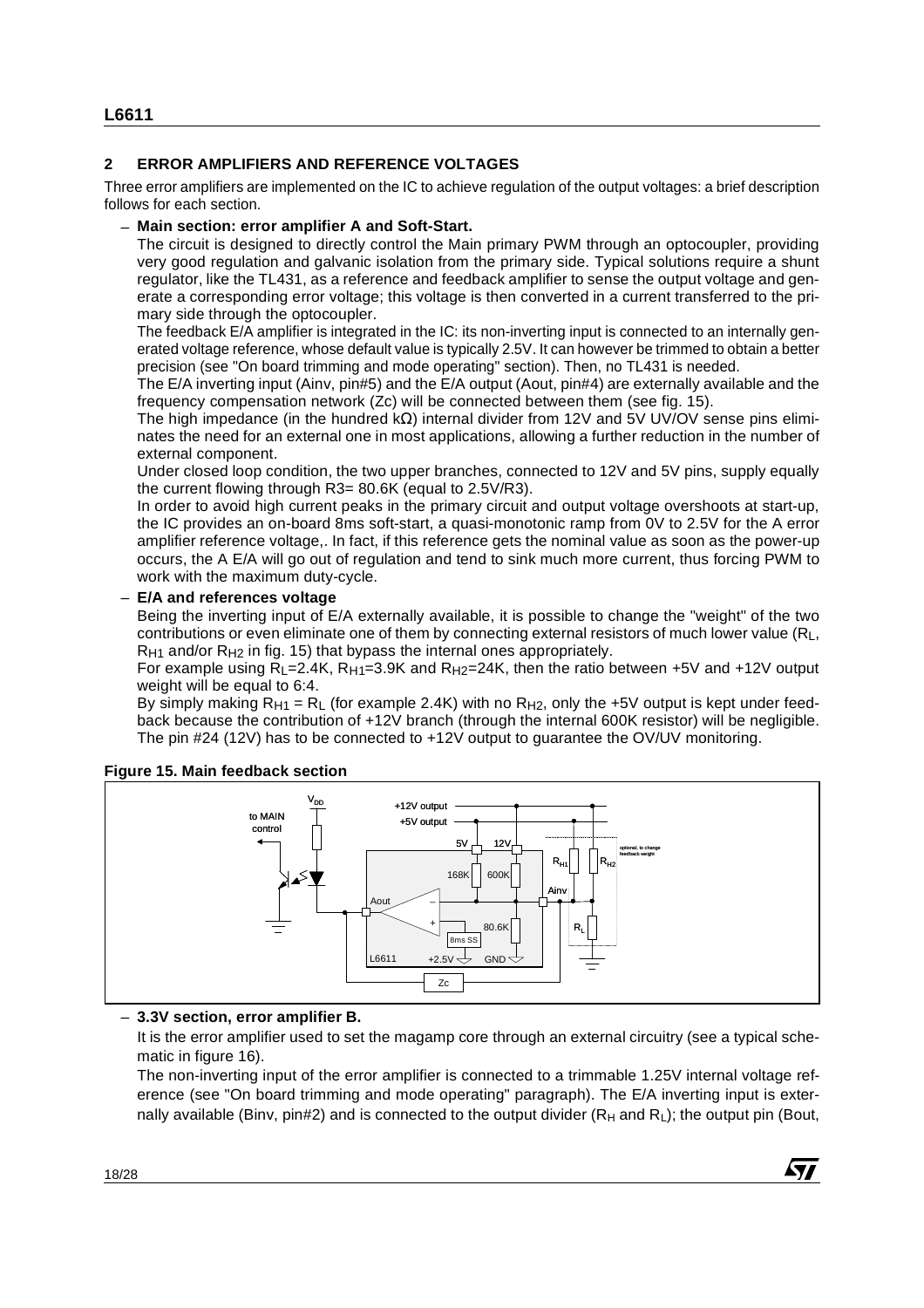pin#3) drives the external circuitry that biases the magamp core. Between these pins it is connected the compensation network  $(Z<sub>C</sub>)$ . The maximum positive output voltage is clamped at about 3.5V to improve response time.

The feedback control circuit determines the magamp "off" time, converting the voltage at the output of error amplifier into a current IR, which resets the magamp. If the output voltage exceeds its preset value,  $V(B_{out})$  decreases; this causes a higher voltage across  $R_C$  which, in turn, implies a larger voltage across R<sub>F</sub> and a larger reset current  $I_R$  (V<sub>BE</sub> of Q<sub>1</sub> is supposed constant). A larger  $I_R$  causes the PWM waveform across  $D_2$  to get narrower. This pulls the output voltage back to the desired level and achieves regulation.

It is possible to use this section to drive a pass transistor to obtain 3.3V with a linear regulator; in the "Application idea" section an example is showed to implement this solution.

**Figure 16. Magamp control feedback section**



#### – **Auxiliary section, error amplifier C.**

This section (fig. 17) provides the feedback signal for the auxiliary converter following the same operating principles as the Main section. The auxiliary output voltage (Vaux) is often defined as "Standby voltage" because the converter remains alive during standby condition (the Main converter is stopped) to supply the chip and all the ancillary circuits. Typical values for its output voltage are 5V or 3.3V. The inverting input (Cinv, pin#7) is connected to the output voltage through an external resistor divider whereas the non-inverting one is connected to a 1.25V trimmable internal voltage reference (see "On board trimming and mode operating" paragraph).

The compensation network Zc(aux) is placed between E/A inverting input and output pins.

When Dmon recognizes an undervoltage condition on the auxiliary output, an internal n-channel MOS (in open drain configuration) grounds E/A output pin; the high current flowing through the optocoupler is then transferred to the primary side causing a duty cycle as short as possible; this prevents a high energy transfer from primary to secondary under short circuit conditions, thus reducing the thermal stress on the power components.

#### **Figure 17. Auxiliary feedback section**



ki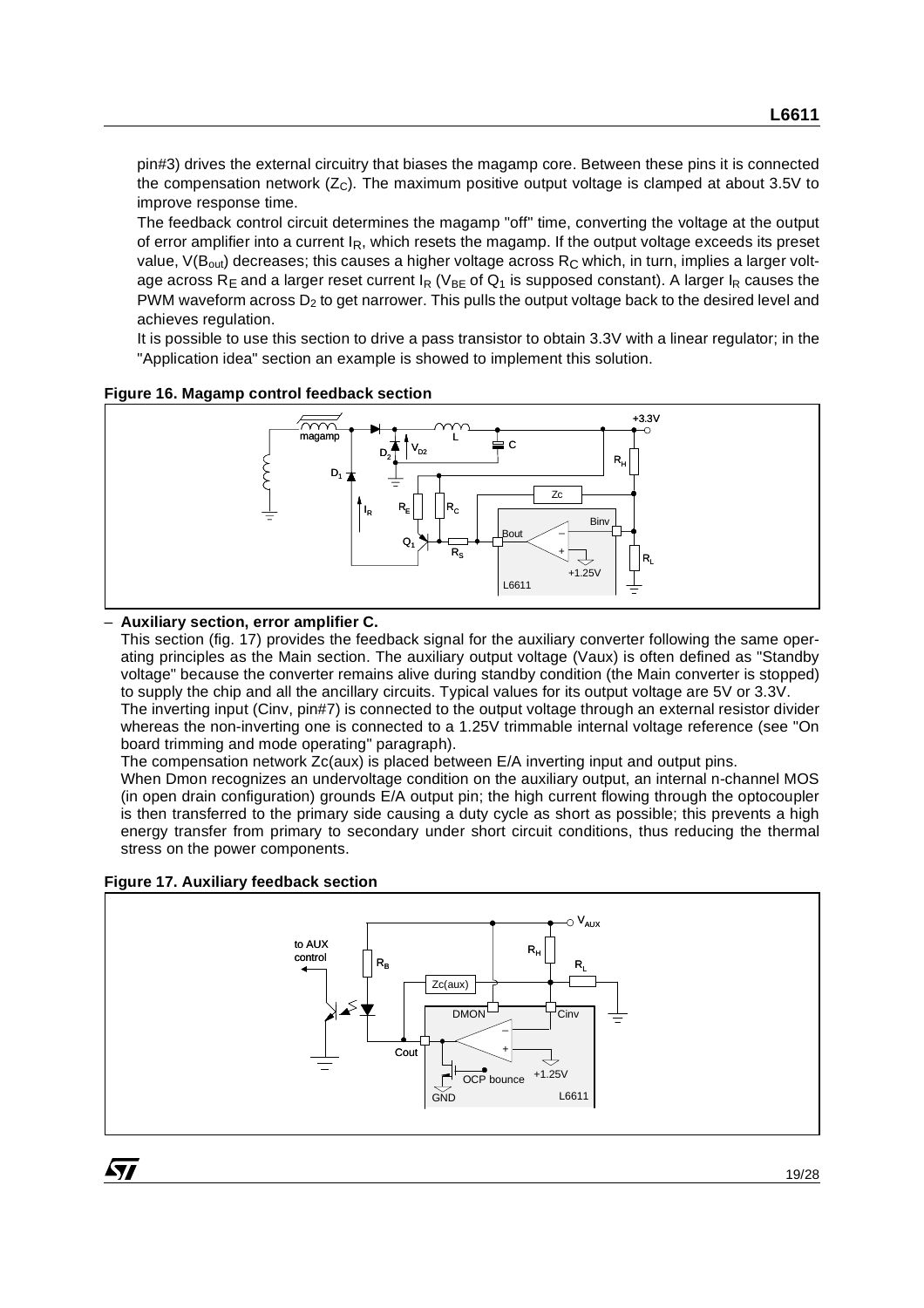#### **3 NORMAL OPERATION TIMING DIAGRAM (FIG. 18)**

The time intervals t1-t5 are listed below

- **t1:** UV/OC blanking of MFAULT. While Main outputs are ramping up, the UV comparators are blanked for this interval to prevent a false turn-off. No such blanking is applied to OV faults.
- **t2:** PW-OK delay. This period starts when all monitored outputs and AC sense are above their respective UV levels and finishes at PW-OK going high.
- **t3:** PS-ON debounce period. The voltage on PS-ON must be continuously present in a high or low state for a minimum period for that state to be recognized.
- **t4:** Tdelay. The time from PS-ON being recognized as going high to MFAULT going high. This is to provide a power down warning. When PS-ON requests power off, PW-OK goes low immediately.
- **t5:** UV blanking of DFAULT. During initial power up a period of UV blanking is applied to DFAULT as soon as Vdd to the chip is in the correct range. No such blanking is applied to OV faults.

#### **Figure 18. Normal Operation Timing Diagram (ON/OFF with PS-ON or the AC power switch).**



57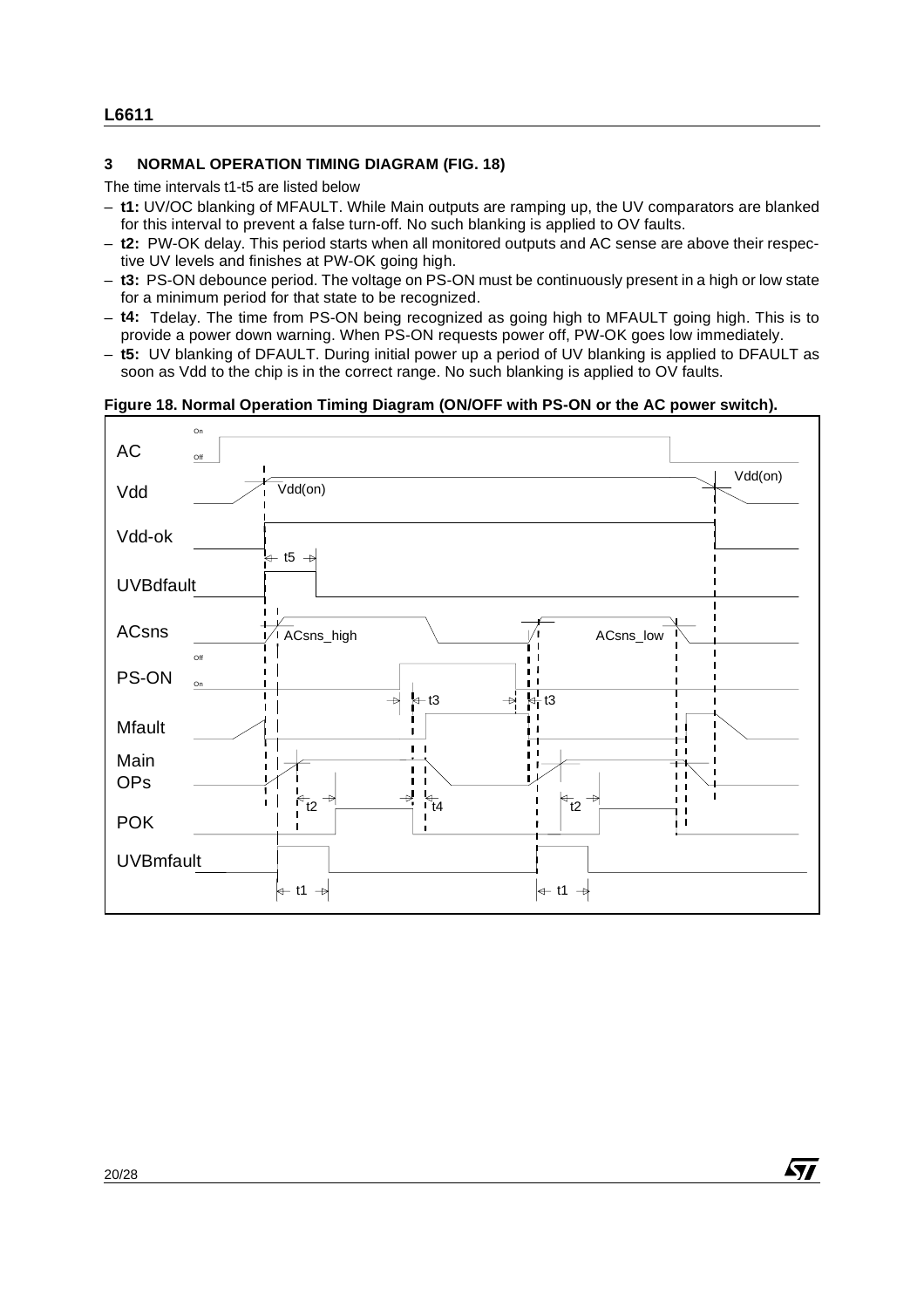#### **4 UNDERVOLTAGE, OVERVOLTAGE, DETECTION AND RELEVANT TIMINGS**

The IC provides on-board undervoltage and overvoltage protection for 3V3, ±5V, ±12V Main input pins and Dmon auxiliary input pin. Overcurrent protection is available for 12V and 5V or 3.3V, digitally selectable. The internal fault logic is illustrated in figure 19.



#### **Figure 19. Simplified Fault logic**

**A77** 

– **Main inputs overvoltage:** whenever one of main outputs (3.3V, +5V, ±12V) is detected as going overvoltage, MFAULT is latched high (which stops the Main PWM) and PW-OK goes low. Cycling the PS-ON switch or reducing Vdd below its undervoltage threshold releases the latch. A delay of 6µs is implemented before MFAULT latching.

The OV protection for the 12V and 5V outputs can be disabled (see "On board trimming and mode operating" section).

– **Main inputs undervoltage:** when an undervoltage on main outputs is detected, MFAULT is latched high (the Main PWM stops) and PW-OK goes low. The latches are released, by default, cycling the PS-ON switch or reducing Vdd below its undervoltage threshold (latching mode); optionally, an attempt is made to restart the supply after of 1 second (bounce mode). The choice depends on the selected mode (see "On board trimming and mode operating" section).

Debounce logic is implemented for 3.3V and 5V so that an undervoltage condition on these signals has to last 450µs to be recognized as valid while 6µs debounce logic is implemented for 12V and -12V input signal. When all main undervoltages are over and ACsns is OK (see the relevant section), PW\_OK goes high after a delay of 250ms.

– **Dmon input overvoltage:** whenever the Dmon input pin is detected as going overvoltage, both MFAULT and DFAULT are latched high. The latch is released by reducing Vdd below its undervoltage threshold. Debounce logic is implemented so that MFAULT and DFAULT signals are latched only if the overvoltage condition lasts more than 6µs.

To protect the load against overvoltage, typical solutions make use of a power crowbar (SCR) driven by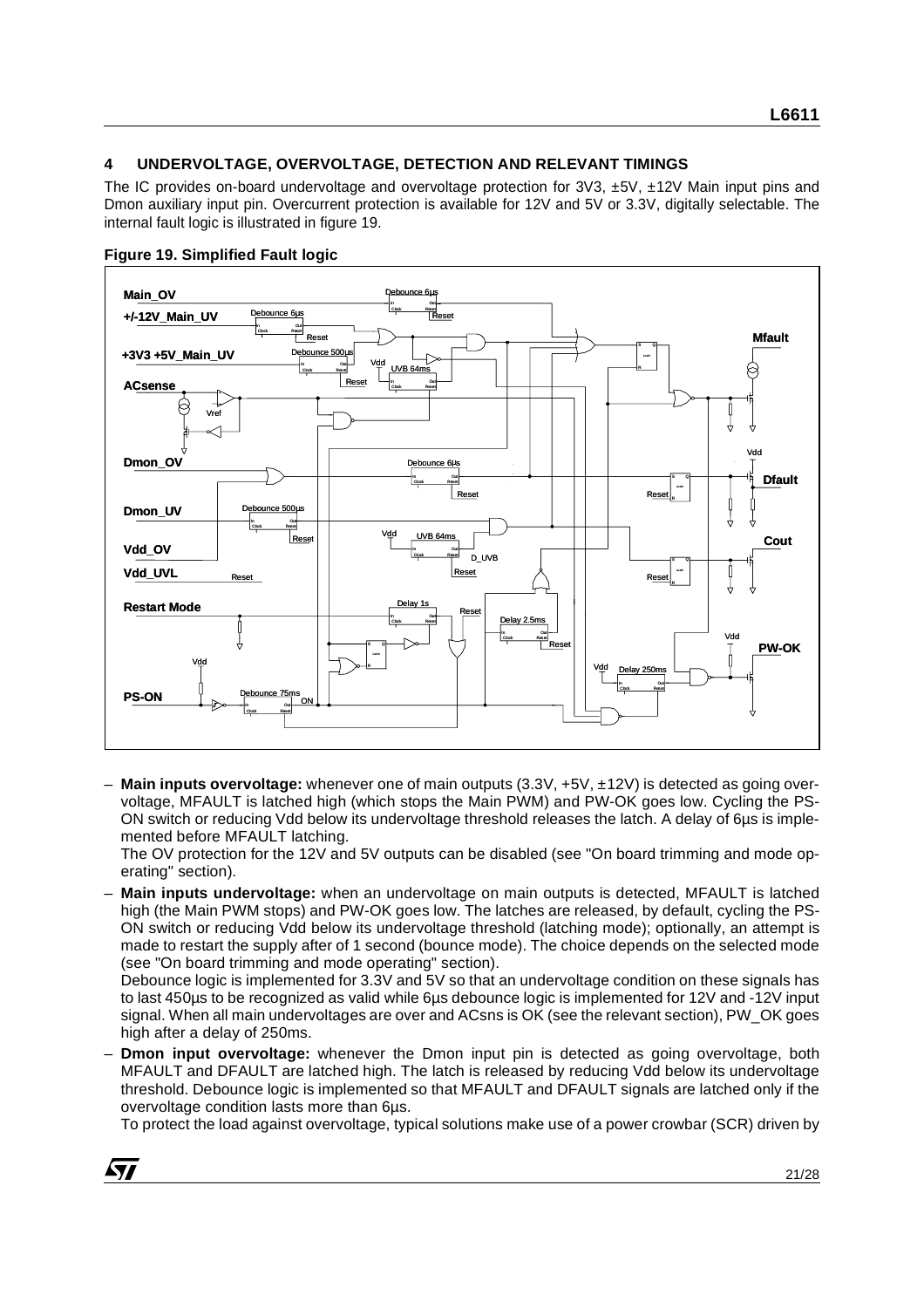DFAULT; in the "Application ideas" section, another simple circuit is showed to guarantee the same protection without the SCR.

– **Dmon input undervoltage:** when an undervoltage on Dmon is detected, MFAULT is put high, Cout is pulled low (an internal OCP\_BOUNCE signal is generated, see fig. 19) and PW\_OK falls down. This function is enabled 64ms after the UVLO signal falls down. Debounce logic is implemented so that MFAULT and OCP\_BOUNCE signals are generated only if the undervoltage condition lasts more than 500µs.

The Dmon UV and OV protections can be set to work with thresholds set for 5V or 3.3V output voltage: the choice depends on the IC programming.





#### **5 AC SENSE (MAINS UNDERVOLTAGE WARNING)**

The device monitors the primary bulk voltage and warns the system when the power is about to be lost pulling down the PW\_OK output.

The ACsns pin is typically connected to one of the windings of the main transformer (see fig. 21). Through a single-diode rectification filter, a voltage equal to  $V_B = V_{BULK}/N$  (where  $V_{BULK}$  is the voltage across the bulk capacitor on primary side and N is the transformer turn ratio) is present at point B. A resistor  $(R_F)$  could be useful to clamp voltage spikes present.

The fault signal is generated by means of AC\_GOOD, the output of an internal comparator; this comparator is internally referred to a trimmable 2.5V reference and indicates an AC fault if the voltage applied at its externally available (non-inverting) input is below the internal reference, as shown in fig. 21.

This comparator is provided with current hysteresis instead of a more usual voltage hysteresis: an internal 50µA current generator is ON if the voltage is below 2.5V and is turned off when the voltage applied at the non-inverting input exceeds 2.5V.

This approach provides an additional degree of freedom: it is possible to set the ON threshold and the OFF

$$
\sqrt{M}
$$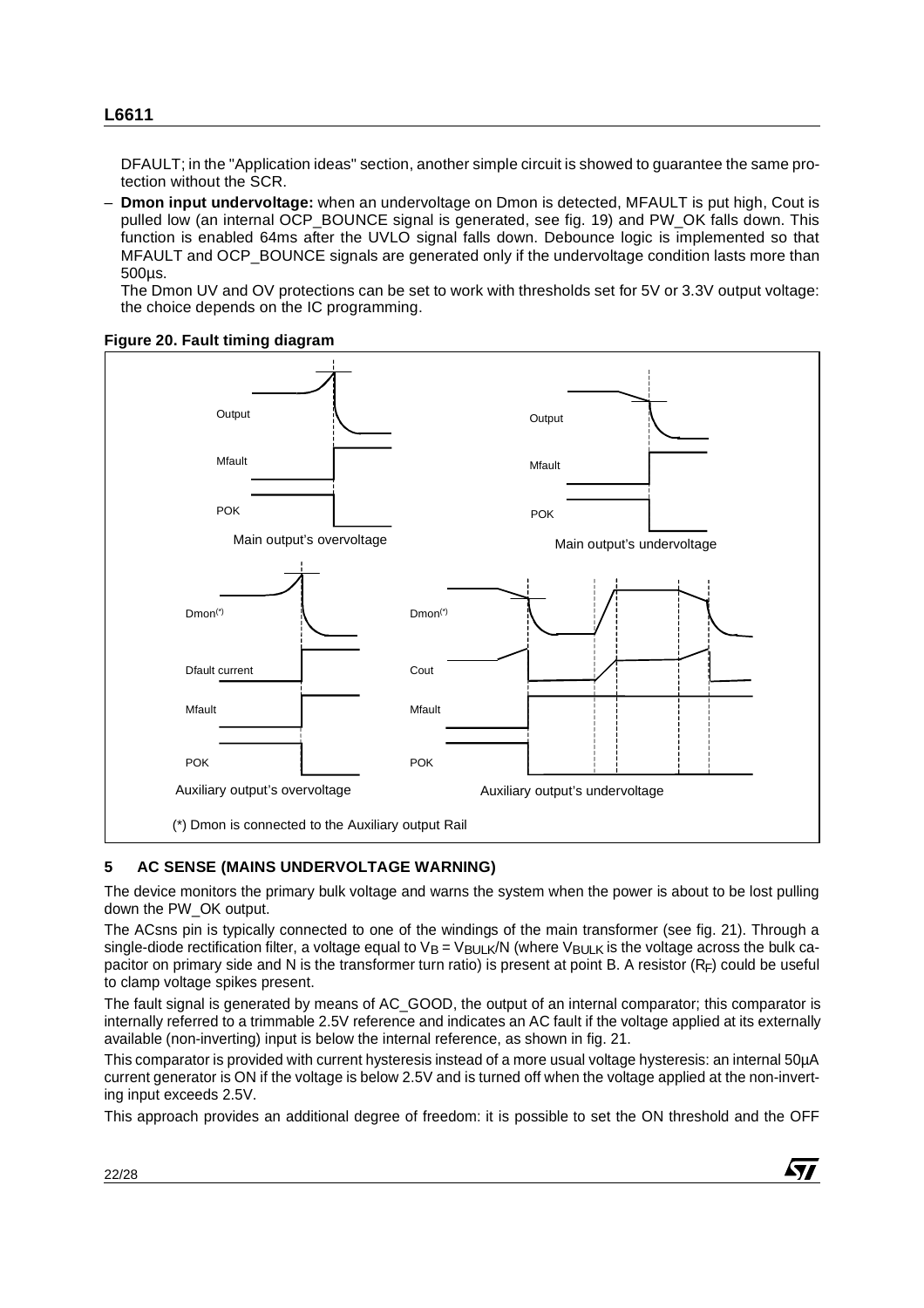threshold separately by properly choosing the resistors of the external divider. The following relationships can be established for the ON (VB<sub>(ON)</sub>) and OFF (VB<sub>(OFF)</sub>) thresholds of the input voltage:

$$
\frac{VB_{(ON)} - 2.5}{R_1} = \frac{2.5}{R_2} + 50 \mu A
$$
  $VB_{(OFF)} \cdot \frac{R_2}{R_1 + R_2} = 2.5$ 

which, solved for R1 and R2, yields:

$$
R_1 = \frac{VB_{(ON)} - VB_{(OFF)}}{50 \mu A} \qquad R_2 = R_1 \cdot \frac{2.5}{VB_{(OFF)} - 2.5}
$$

Both the ACsns threshold and the hysteresis current can be trimmed (see "On board trimming and mode operating" section).





#### **6 APPLICATION EXAMPLE**

In applications like desktop PC's, server or web server, the system usually consists of two converters (Main and Auxiliary) that can be supplied directly from either the AC Mains or a PFC stage. The control and supervision at the secondary side is usually entrusted to a housekeeping circuit.

The Auxiliary section supplies a stand-by voltage (5V typ.) through a flyback converter. The Main section, in forward configuration, presents 4 standard outputs (3.3V, +5V, ±12V).

At the secondary side, the housekeeping circuitry governed by the L6611 checks the outputs and sends control signals to the primary side through three optocouplers. It also generates power good information to the system while managing all timings during power-up and power-down sequences. In fig. 22 a detailed circuit for the secondary side is presented; it is possible to note the very low number of external components required.

Simply connecting the power supply outputs to the L6611 relevant pins ensures the protection against over/undervoltage in the Main section.

A crowbar on the auxiliary output is switched on through DFAULT in case of overvoltage.

The L6611 is supplied by the Auxiliary output; the signals sent to the primary side are:

- a "digital" ON/OFF signal through an optocoupler that drives the relevant pin of primary Main controller to switch the Main converter ON and OFF;
- two analog signals that provide voltage feedback for both the Auxiliary and the Main section, driving the primary controller pins responsible for the duty cycle modulation.

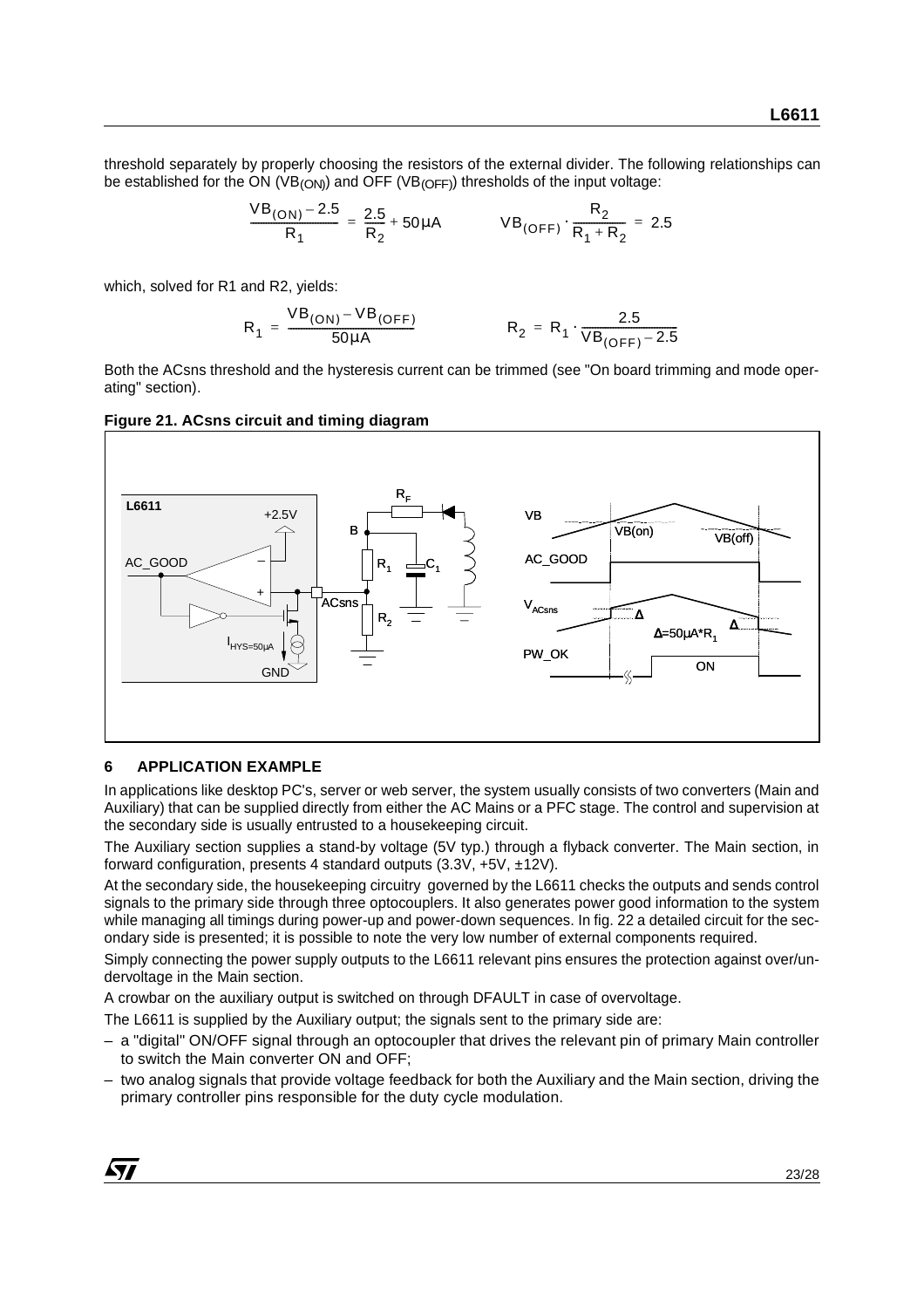



 $\sqrt{M}$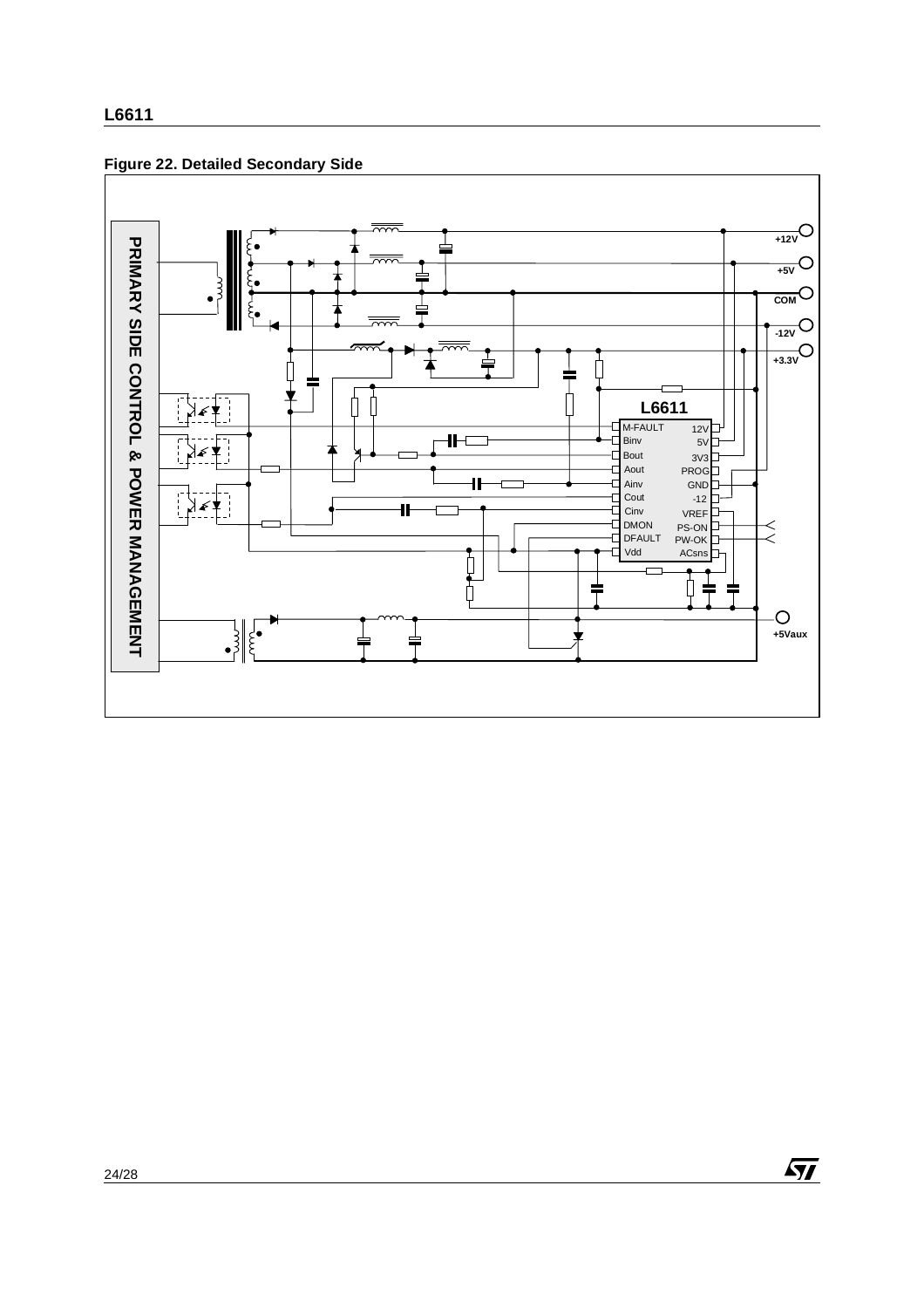#### **7 APPLICATION IDEAS**

In fig. 23 a circuit is suggested to obtain the regulated +3.3V output with a linear configuration instead of the Magamp circuitry.

In this case the output of the E/A modulates the gate-source voltage of a power MOS in series with the power stage.

In fig. 24 a simple and cheap latch circuit is showed to manage an OV fault on the Auxiliary output in the same way of an OC (UV) fault, without having recourse to a (expensive) power crowbar. By tuning the value of RSET it is possible to set the voltage value that triggers the latch circuit;  $C_{DE}$  defines the turn-on delay. A diode connected between the collector of Q1 and Cout pulls down the output of the auxiliary E/A: this has the same effect of the OCP\_bounce internal signal that guarantees the reduction of duty cycle.

**Figure 23. Controlling a Linear Regulator with the Error Amplifier B**



#### **Figure 24. Auxiliary OVP without Crowbar**

ST

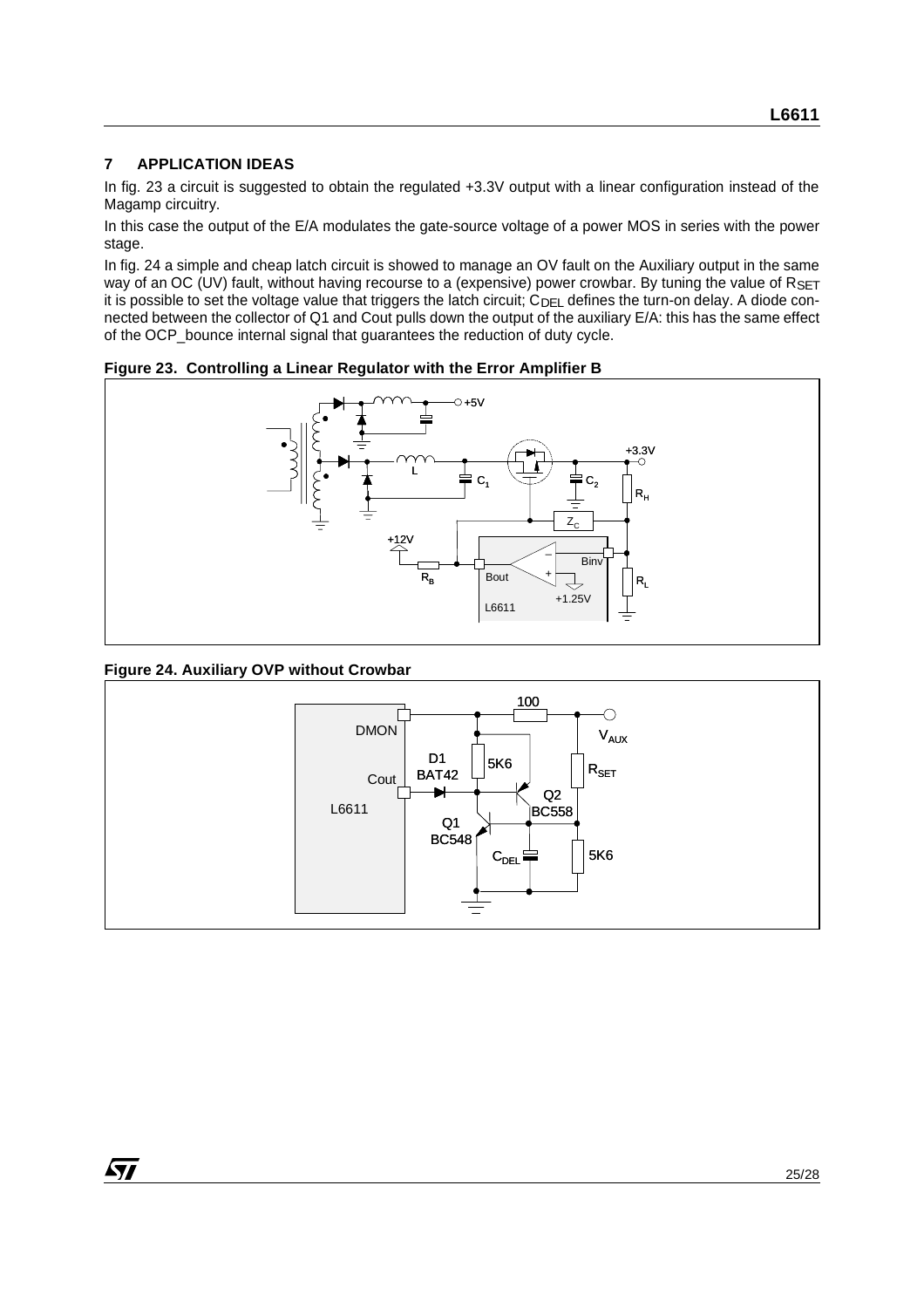| ×<br>۰.<br>٠<br>× |
|-------------------|
|-------------------|

| DIM.           | mm    |       |      | inch  |       |       |  |
|----------------|-------|-------|------|-------|-------|-------|--|
|                | MIN.  | TYP.  | MAX. | MIN.  | TYP.  | MAX.  |  |
| a <sub>1</sub> | 0.254 |       |      | 0.010 |       |       |  |
| в              | 1.39  |       | 1.65 | 0.055 |       | 0.065 |  |
| b              |       | 0.45  |      |       | 0.018 |       |  |
| b <sub>1</sub> |       | 0.25  |      |       | 0.010 |       |  |
| D              |       |       | 25.4 |       |       | 1.000 |  |
| E              |       | 8.5   |      |       | 0.335 |       |  |
| e              |       | 2.54  |      |       | 0.100 |       |  |
| e3             |       | 22.86 |      |       | 0.900 |       |  |
| F              |       |       | 7.1  |       |       | 0.280 |  |
| $\overline{1}$ |       |       | 3.93 |       |       | 0.155 |  |
| L              |       | 3.3   |      |       | 0.130 |       |  |
| Ζ              |       |       | 1.34 |       |       | 0.053 |  |





26/28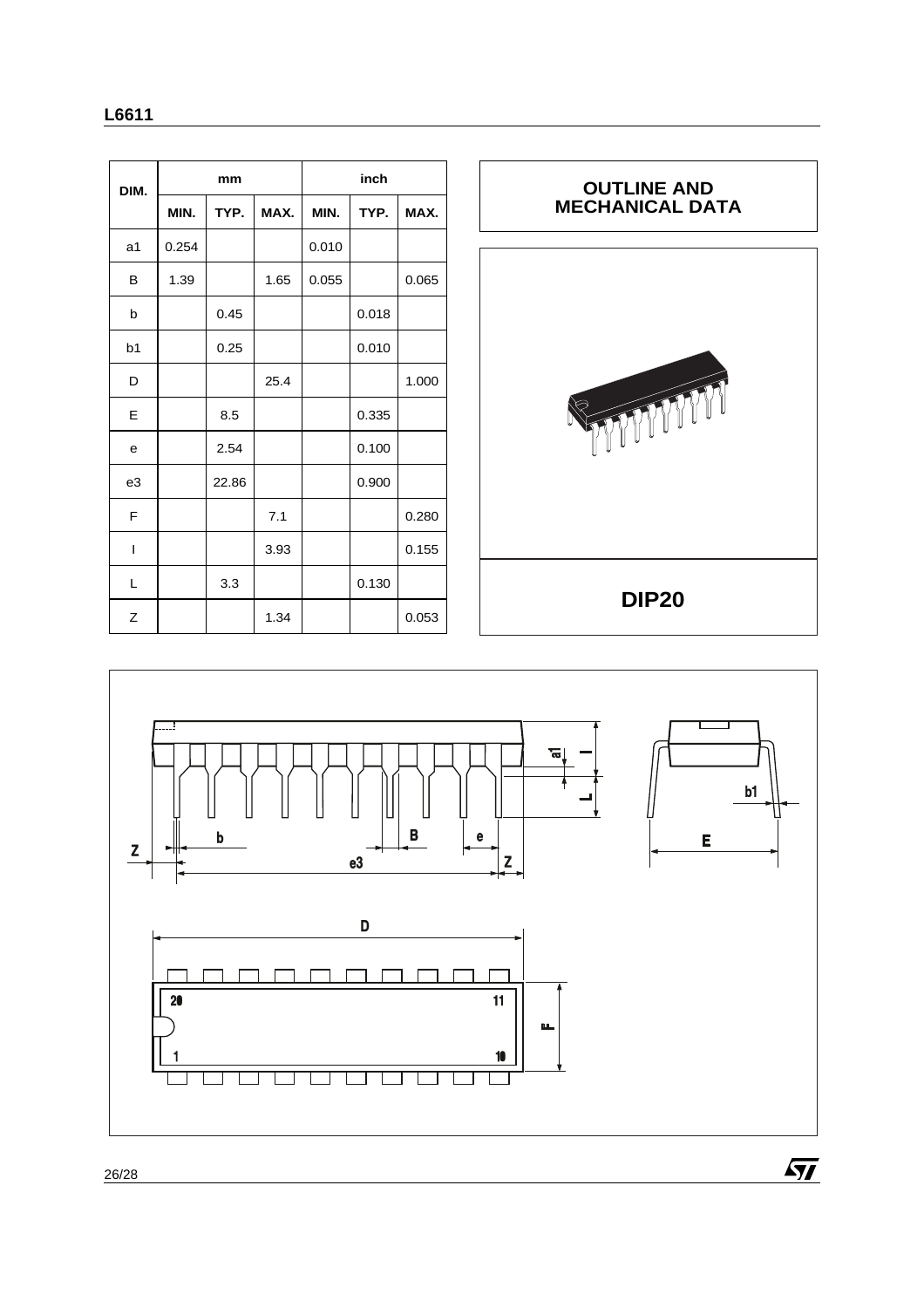| DIM.           |      | mm   |                                       | inch  |       |       |  |
|----------------|------|------|---------------------------------------|-------|-------|-------|--|
|                | MIN. | TYP. | MAX.                                  | MIN.  | TYP.  | MAX.  |  |
| A              | 2.35 |      | 2.65                                  | 0.093 |       | 0.104 |  |
| A <sub>1</sub> | 0.1  |      | 0.3                                   | 0.004 |       | 0.012 |  |
| в              | 0.33 |      | 0.51                                  | 0.013 |       | 0.020 |  |
| С              | 0.23 |      | 0.32                                  | 0.009 |       | 0.013 |  |
| D              | 12.6 |      | 13                                    | 0.496 |       | 0.512 |  |
| E              | 7.4  |      | 7.6                                   | 0.291 |       | 0.299 |  |
| е              |      | 1.27 |                                       |       | 0.050 |       |  |
| н              | 10   |      | 10.65                                 | 0.394 |       | 0.419 |  |
| $\sf h$        | 0.25 |      | 0.75                                  | 0.010 |       | 0.030 |  |
| L              | 0.4  |      | 1.27                                  | 0.016 |       | 0.050 |  |
| Κ              |      |      | $0^{\circ}$ (min.) $8^{\circ}$ (max.) |       |       |       |  |





 $\overline{SI}$